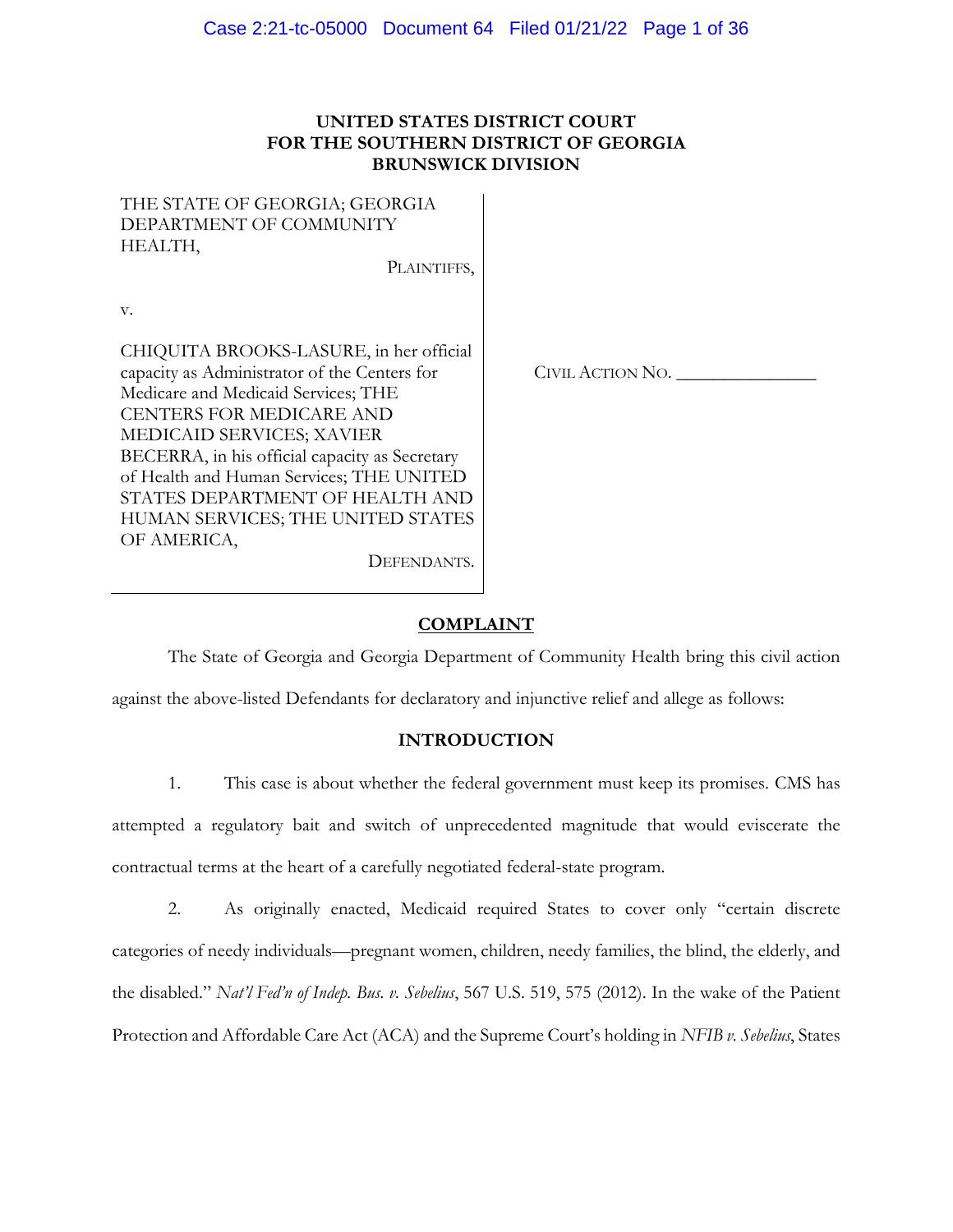### Case 2:21-tc-05000 Document 64 Filed 01/21/22 Page 2 of 36

have a choice to "expand medical coverage to low-income adults who did not previously qualify" for Medicaid. *Gresham v. Azar*, 950 F.3d 93, 96 (D.C. Cir. 2020).

3. Georgia has chosen not to fully expand Medicaid under the ACA.

4. In 2019, however, Georgia decided to pursue a unique demonstration project under Section 1115 of the Social Security Act, which authorizes CMS to approve "any experimental, pilot, or demonstration project which, in the judgment of the Secretary, is likely to assist in promoting the objectives" of Medicaid. 42 U.S.C. §1315(a).

5. The result of Georgia's exhaustive negotiations with the federal government (and consideration of stakeholder input) was a Section 1115 demonstration project known as Georgia Pathways to Coverage. Georgia Pathways is an innovative program to voluntarily expand Medicaid coverage to tens of thousands of otherwise-ineligible, low-income Georgians while also ensuring that those individuals were taking steps to benefit themselves and their communities. Georgia Pathways accomplished this objective by conditioning coverage on participants meeting, and continuing to satisfy, a minimum number of "qualifying hours" through work, job training, education, volunteering, or other similar activities.

6. After multiple public comment periods, CMS approved Pathways on October 15, 2020. CMS also later confirmed on January 4, 2021, that the Pathways program reflected a binding contract between Georgia and the federal government. But just weeks after President Biden was inaugurated, CMS sent Georgia a letter declaring that it was reconsidering its previous approval of Pathways and had preliminarily determined that the demonstration's qualifying hours requirement would not further the objectives of Medicaid.<sup>1</sup>

 $\overline{a}$ 

<sup>&</sup>lt;sup>1</sup> The Georgia Pathways documents referenced in this complaint can be found at https://bit.ly/3AhtFvi.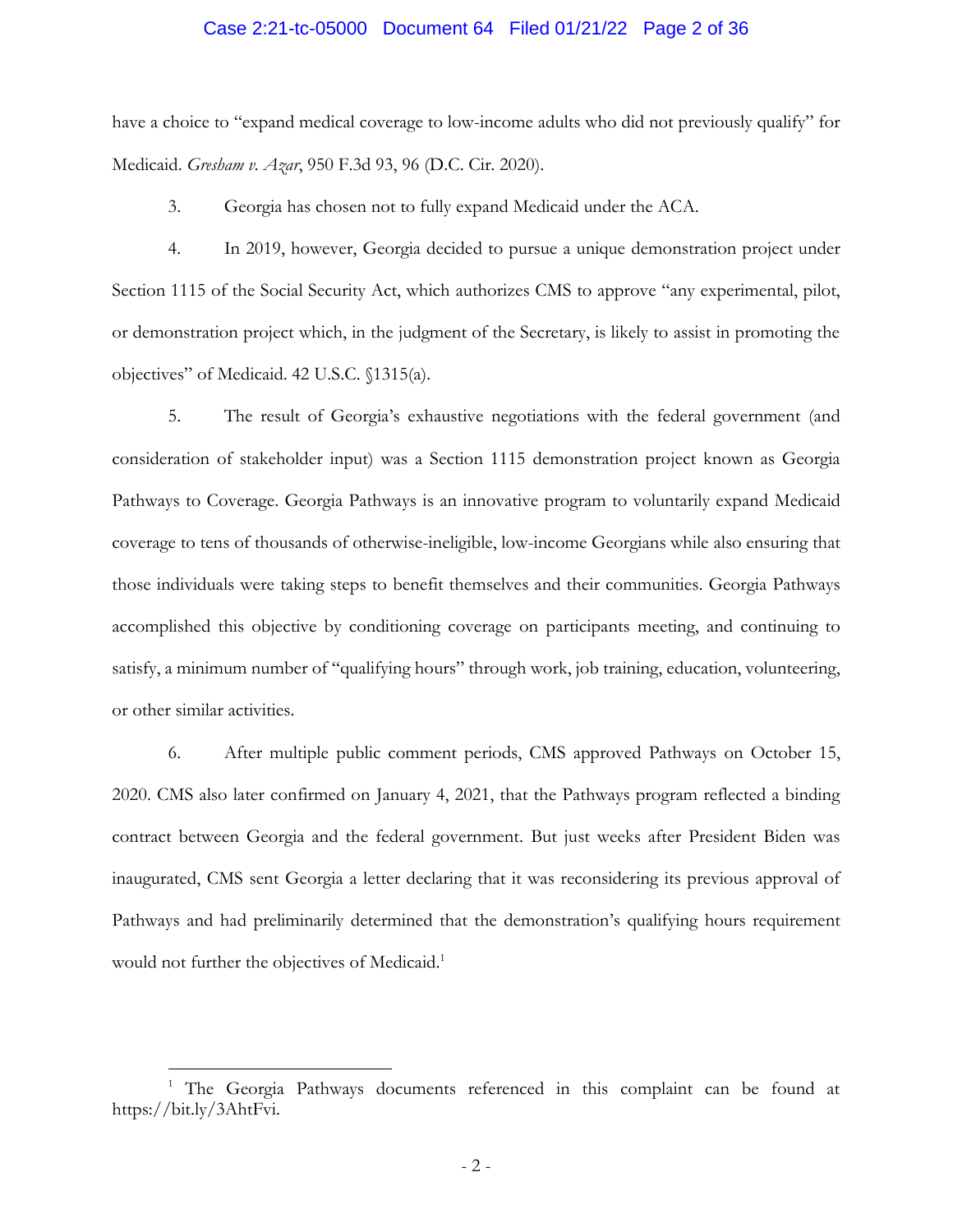### Case 2:21-tc-05000 Document 64 Filed 01/21/22 Page 3 of 36

7. Several months later, on December 23, 2021, CMS formally rescinded its approval of the terms at the heart of Georgia Pathways—primarily its qualifying hours and premium requirements. But CMS said that the remaining part of the demonstration expanding coverage was still in place. The result: significant Medicaid expansion in Georgia without condition. This is not what Georgia signed up for and represents an egregious regulatory bait and switch on the core terms of a massive federalstate program. Because Section 1115 demonstration projects represent a contract between States and the federal government, and because CMS's actions reflect paradigmatic arbitrary and capricious decisionmaking, this Court must vacate CMS's attempt to renege on its promise and unilaterally rewrite the terms of the program.

### **PARTIES**

8. Plaintiff State of Georgia is a sovereign State of the United States of America.

9. Plaintiff Georgia Department of Community Health is an administrative agency organized under the laws of Georgia. It is the State agency designated under 42 C.F.R. §431.10 to administer Georgia's Medicaid program and demonstration projects related to that program.<sup>2</sup>

10. Defendant Chiquita Brooks-LaSure, sued in her official capacity, is the Administrator of the Centers for Medicare and Medicaid Services. She signed the December 23, 2021, letter challenged in this lawsuit.

11. Defendant the Centers for Medicare and Medicaid Services ("CMS") is a federal agency organized under the laws of the United States. It is responsible for federally administering Medicaid and for approving State applications for demonstration projects and waivers under Medicaid. CMS maintains a regional office in the State of Georgia for administering its operations in Alabama, Florida, Georgia, Kentucky, Mississippi, North Carolina, South Carolina, and Tennessee.

 $\overline{a}$ 

<sup>&</sup>lt;sup>2</sup> For ease of reference, Plaintiffs will be referred to collectively as "Georgia."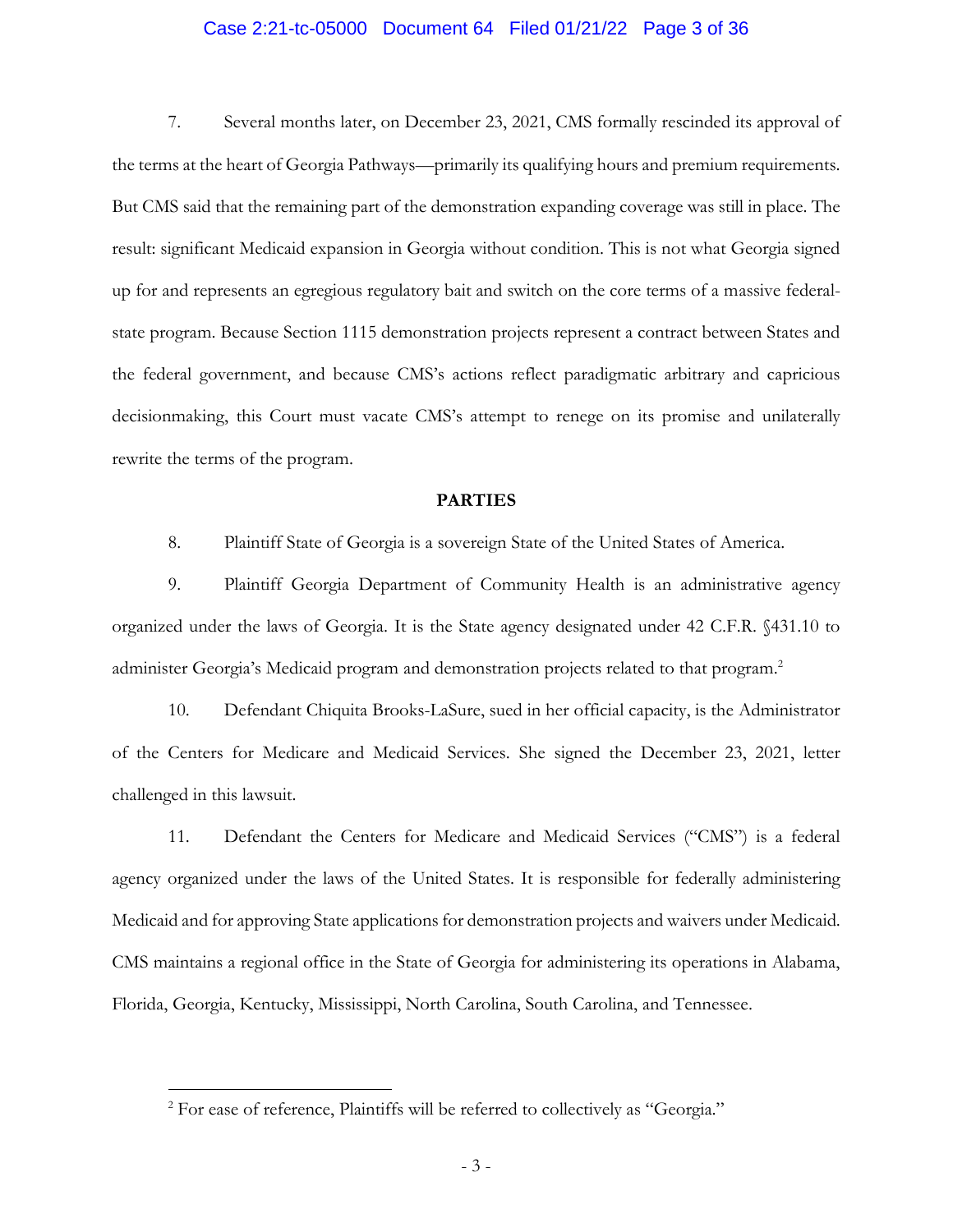### Case 2:21-tc-05000 Document 64 Filed 01/21/22 Page 4 of 36

12. Defendant Xavier Becerra, sued in his official capacity, is the Secretary of the Department of Health and Human Services. He is charged by statute with approving demonstration projects and waivers.

13. Defendant United States Department of Health and Human Services ("HHS") is a federal agency organized under the laws of the United States. It is responsible for administering federal healthcare policy and is the cabinet-level Department of which CMS is a part.

14. Defendant United States of America is the federal sovereign.

#### **JURISDICTION & VENUE**

15. This Court has subject-matter jurisdiction over this case because it arises under the Constitution and laws of the United States. *See* 28 U.S.C. §§1331, 1346, 1361, 2201; 5 U.S.C. §§701- 706.

16. This Court may grant declaratory and injunctive relief under 5 U.S.C. §706, 28 U.S.C. §§1361, 2201, and 2202, and its inherent equitable powers.

17. Venue is proper in this district because Defendants are United States agencies or officers sued in their official capacities, the State of Georgia is a resident of this judicial district, and no real property is involved. *See* 28 U.S.C. §1391(e)(1); *Atlanta & F.R. Co. v. W. Ry. Co. of Ala.*, 50 F. 790, 791 (5th Cir. 1892); *see also California v. Azar*, 911 F.3d 558, 570 (9th Cir. 2018); *Alabama v. U.S. Army Corps of Engineers*, 382 F. Supp. 2d 1301, 1329 (N.D. Ala. 2005) ("[A] state may bring suit under 28 U.S.C.  $\frac{1391(e)}{3}$  in any district within the state.").

18. Georgia has standing to challenge CMS's recission of key parts of Georgia Pathways because it has suffered direct injury as well as injury in its quasi-sovereign and parens patriae capacities. Georgia has invested substantial resources in direct reliance on the Georgia Pathways Approval. Georgia has also amended its laws and policies in reliance on Pathways. S.B. 106 (2019) *codified as* O.C.G.A. §49-4-142.3. Moreover, Georgia has expended significant manpower to implement the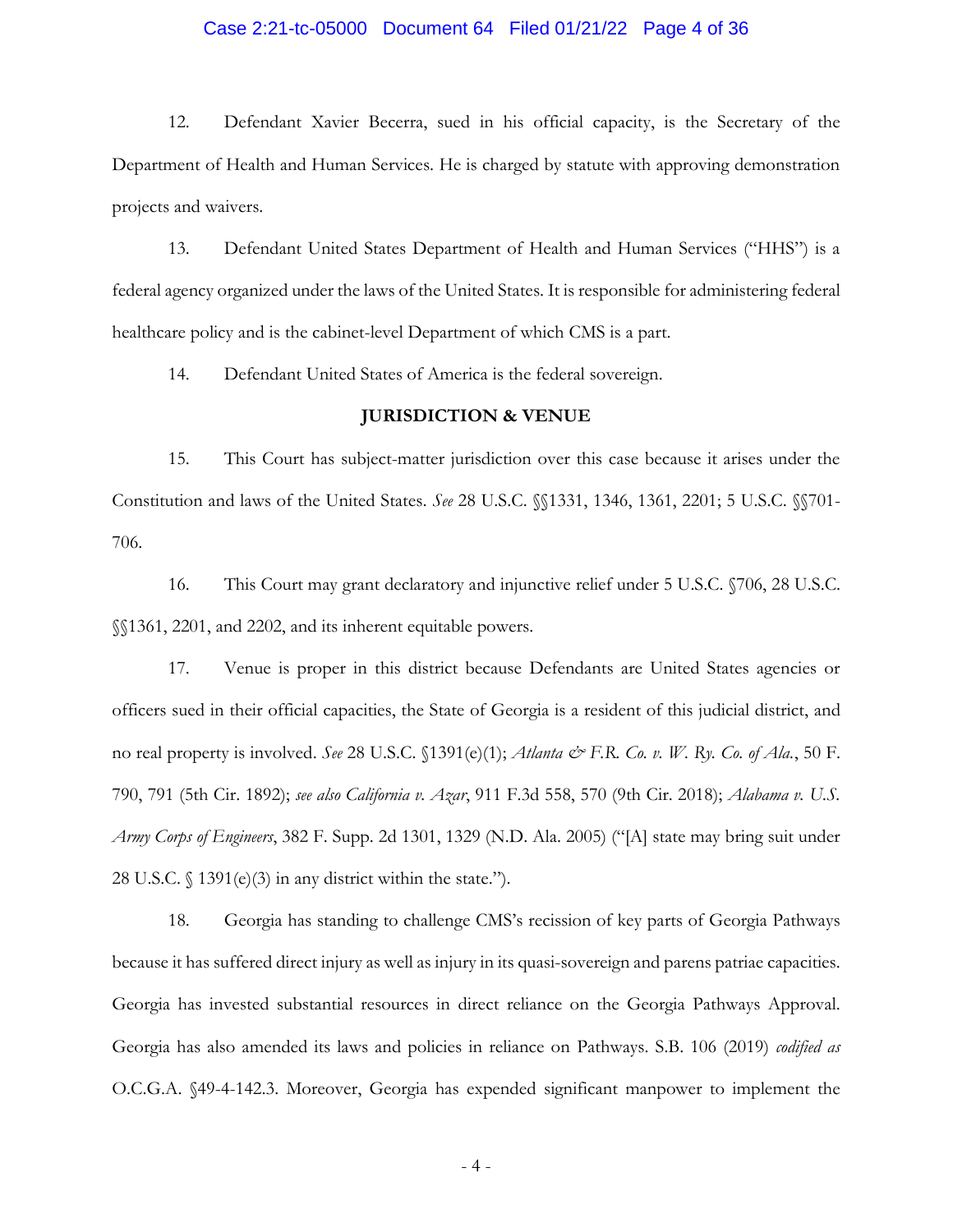#### Case 2:21-tc-05000 Document 64 Filed 01/21/22 Page 5 of 36

program. Finally, the Recission prevents Georgia from implementing a duly authorized project and prevents it from implementing the eligibility conditions at the core of the demonstration.

### **BACKGROUND**

### **I. Overview of Medicaid.**

19. Since 1965, the federal government and the States have worked together to provide medical assistance to certain vulnerable populations under Title XIX of the Social Security Act, commonly known as Medicaid. *See* 42 U.S.C. §1396a et seq.; *see also Alexander v. Choate*, 469 U.S. 287, 289 n.1 (1985) (noting that Congress designed Medicaid to "subsidize[ ]" States in "funding ... medical services for the needy").

20. Medicaid is the quintessential "cooperative federalism" program. *King v. Smith*, 392 U.S. 309, 316 (1968). It is "financed largely by the federal government" but "administered by the States." *Id.*; *see also Georgia Hosp. Ass'n v. Dep't of Med. Assistance*, 528 F. Supp. 1348, 1351 n.1 (N.D. Ga. 1982) ("Title XIX of the Social Security Act, 42 U.S.C. s 1396, et seq., provides for the establishment of cooperative Federal-State programs, commonly called 'Medicaid,' to provide payments for "necessary medical services" rendered to qualified 'needy individuals whose income and resources are insufficient to meet the costs of these services.'").

21. The Social Security Act charges the Secretary of Health and Human Services with a wide range of administrative responsibilities relating to maintaining the programs under his purview, including Medicaid. *See* 42 U.S.C. §301 et seq.

22. States that elect to participate in Medicaid must propose comprehensive State plans that meet federal requirements. *See* 42 U.S.C. §1396a; 42 C.F.R. §§430.10-25. "Once each plan is approved, the States 'administer Medicaid with little to no oversight, but the federal government pays a large portion of state administrative expenses.'" *Texas v. Brooks-LaSure*, 2021 WL 5154219, at \*1 (E.D. Tex. Aug. 20, 2021) (quoting Nicole Huberfeld, *Federalizing Medicaid*, 14 U. Pa. J. Const. L. 431,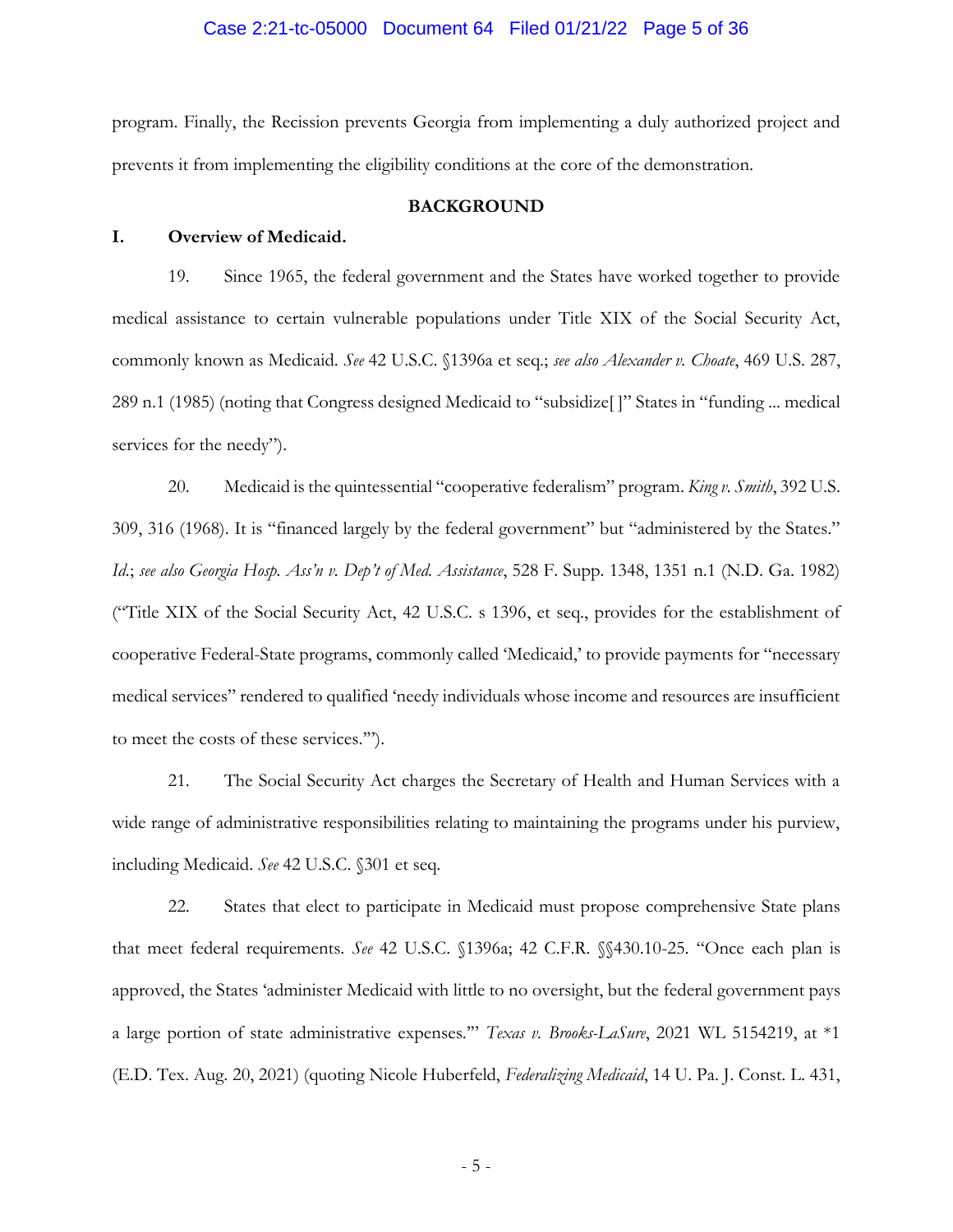### Case 2:21-tc-05000 Document 64 Filed 01/21/22 Page 6 of 36

447 (2011)); *see also Georgia Hosp. Ass'n*, 528 F. Supp. 1348, 1351 (N.D. Ga. 1982) ("The various Medicaid programs, once approved, are administered by the respective States.").

23. The portion of each State's Medicaid program that is subsidized by the federal government varies by State and is based on a federal medical-assistance percentage (FMAP). Georgia's FMAP is currently 73.05%. *See FY 2022 Federal Medical Assistance Percentage (FMAP) for Medicaid and Multiplier*, KFF, https://bit.ly/3ftNmGV.

24. The Centers for Medicare & Medicaid Services, a federal agency within the Department of Health and Human Services, has primary responsibility for overseeing the Medicare and Medicaid programs.

25. "The current Medicaid program requires States to cover only certain discrete categories of needy individuals—pregnant women, children, needy families, the blind, the elderly, and the disabled." *Nat'l Fed'n of Indep. Bus. v. Sebelius*, 567 U.S. 519, 575 (2012) (citing 42 U.S.C.  $$1396a(a)(10)$ ).

26. In the wake of the ACA and the Supreme Court's holding in *NFIB v. Sebelius*, States have a choice to "expand medical coverage to low-income adults who did not previously qualify" for Medicaid. *Gresham v. Azar*, 950 F.3d 93, 96 (D.C. Cir. 2020) (citing §1396a(a)(10)(A)(i)(VIII); *NFIB*, 567 U.S. at 583).

#### **II. Section 1115 Demonstration Projects.**

27. Section 1115 of the Social Security Act allows States and the federal government to work collaboratively to implement innovative Medicaid programs. Although Medicaid establishes certain minimum requirements, Section 1115 allows States to deviate from them in the form of "experimental, pilot, or demonstration project[s]." 42 U.S.C. §1315(a). Section 1115 authorizes the Secretary to approve "any experimental, pilot, or demonstration project which, in the judgment of the Secretary, is likely to assist in promoting the objectives" of Medicaid. *Id.*; *see also Crane v. Mathews*, 417

- 6 -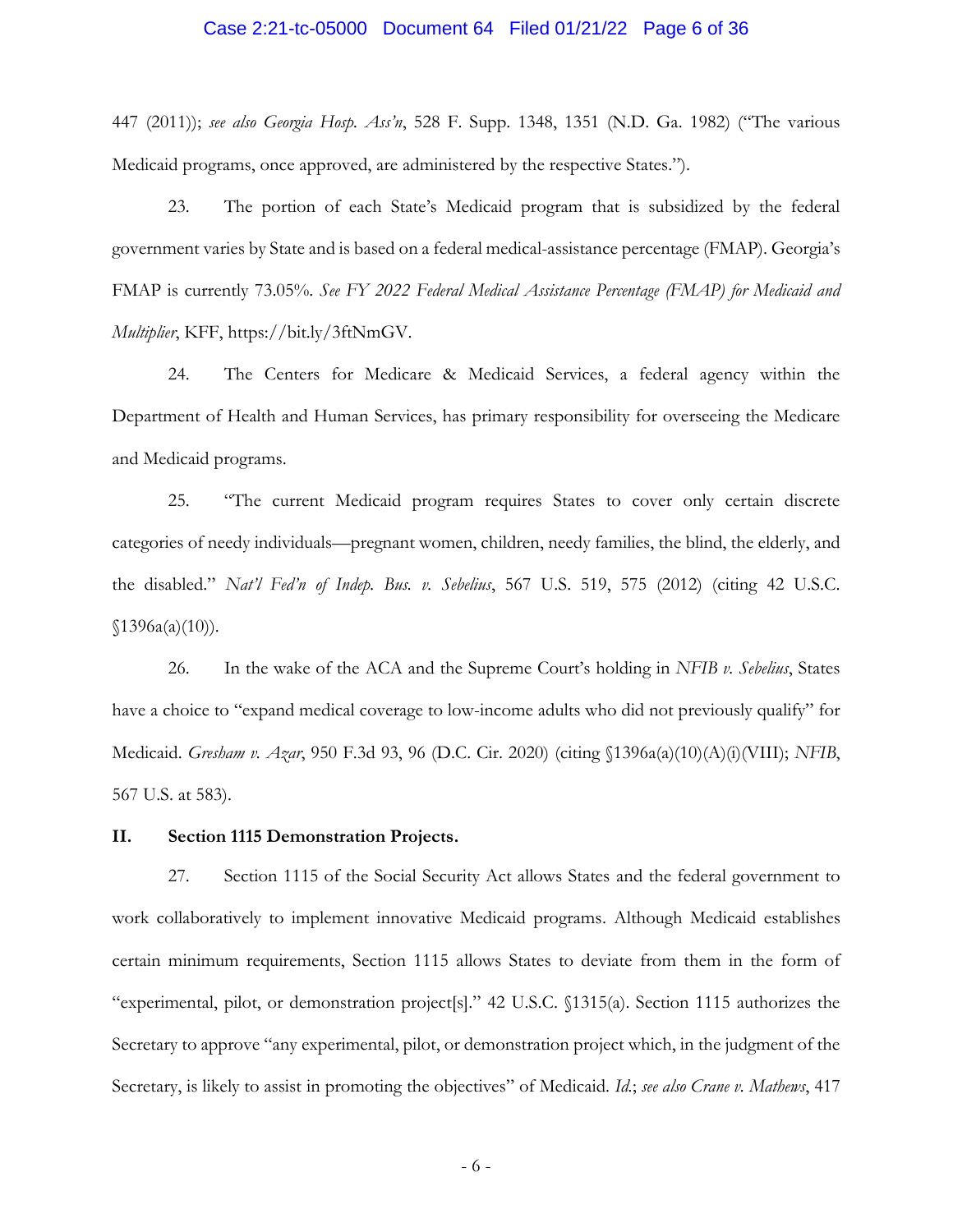### Case 2:21-tc-05000 Document 64 Filed 01/21/22 Page 7 of 36

F. Supp. 532, 536 (N.D. Ga. 1976) ("While state requirements under Title XIX are mandatory upon the states, Title XI of the Act, section 1115, 42 U.S.C. s 1315, provides a mechanism whereby such requirements may be waived in certain circumstances."). The Social Security Act authorizes the Secretary of HHS to approve these projects. 42 U.S.C. §1315(a). The Secretary has largely delegated this authority to CMS's Administrator. 42 C.F.R. §430.25(f)(2).

28. Congress enacted Section 1115 to ensure that Medicaid requirements do not "stand in the way of experimental projects designed to test out new ideas and ways of dealing with the problems of public welfare recipients." S. Rep. No. 87-1589, at 19 (1962), *reprinted in* 1962 U.S.C.C.A.N. 1943, 1961.

29. Section 1115 allows a State to propose an alternative plan that varies from the Social Security Act's default requirements and serves the goals of Medicaid and Medicaid beneficiaries within the State. *See Forrest Gen. Hosp. v. Azar*, 926 F.3d 221, 224 (5th Cir. 2019). Such "§ 1115 demonstration projects provide benefits to people who wouldn't otherwise be eligible for Medicaid benefits; and the costs of these benefits are treated as if they are matchable Medicaid expenditures." *Id.*

30. The Section 1115 application process is collaborative, exhaustive, and transparent. To obtain a waiver, a State must "file an application with CMS and comply with various statutory and regulatory requirements." *Texas*, 2021 WL 5154219, at \*1. The application process includes two public notice and comment periods. First, before submitting its application, "the State must conduct a 30 day notice-and-comment period at the state level, along with at least two public hearings to allow citizens and relevant stakeholders to provide their input." *Id.* (citing 42 C.F.R. §431.408). Second, after CMS receives the State's application, it must "solicit public comment in a federal notice-and-comment period." *Id.* (citing 42 C.F.R. §431.416). The Secretary must then approve or deny the demonstration application. 42 U.S.C. §1315(d); 42 C.F.R. §431.412. Only after this exhaustive process—often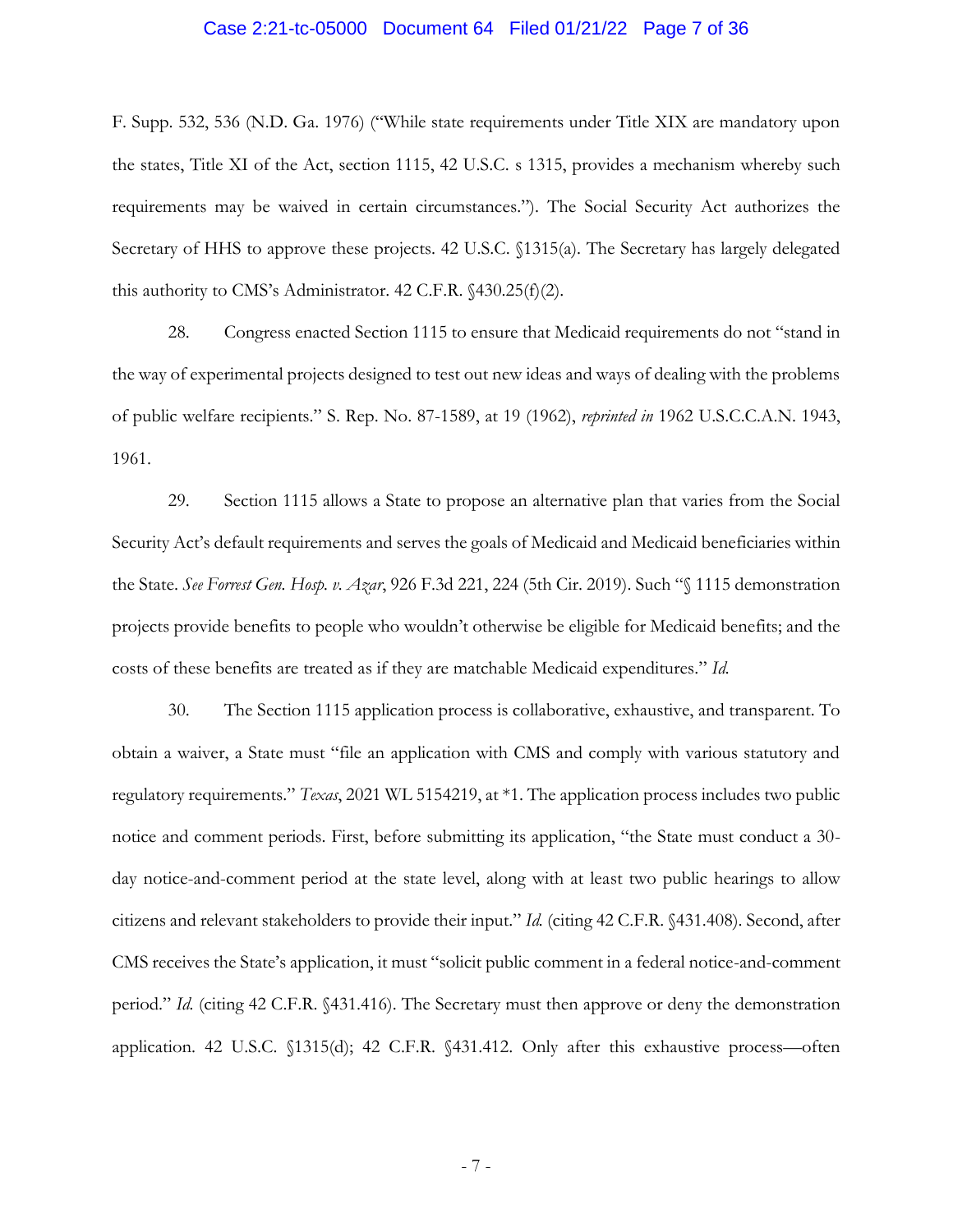### Case 2:21-tc-05000 Document 64 Filed 01/21/22 Page 8 of 36

including extensive negotiation and compromise between CMS and the State—can a State implement a Section 1115 demonstration.

31. Section 1115 does not specifically authorize CMS to withdraw approval for a demonstration. Relying on its authority to establish "a process for the submission to the Secretary of periodic reports by the State concerning the implementation of the demonstration project," 42 U.S.C. §1315(d)(2)(D), CMS has promulgated regulations providing that the "Secretary may suspend or terminate a demonstration in whole or in part, any time before the date of expiration, whenever it determines that the State has materially failed to comply with the terms of the demonstration project" and that the "Secretary may also withdraw waivers or expenditure authorities based on a finding that the demonstration project is not likely to achieve the statutory purposes." 42 C.F.R. §431.420(d)(1), (2).

### **III. CMS and Georgia Comprehensively Negotiate Georgia Pathways.**

32. As a result of the Supreme Court's ruling in *NFIB v. Sebelius*, States may choose to expand Medicaid, reject expansion altogether, or implement hybrid expansion through Section 1115.

33. Georgia has chosen not to fully expand Medicaid under the ACA.

34. In 2019, however, Georgia decided to pursue a Section 1115 waiver for an innovative new program that would deliver coverage to tens of thousands of additional participants while also ensuring that the recipients were taking steps to better themselves and their communities. O.C.G.A. §49-4-142.3 (authorizing Section 1115 waiver request). The State began the process by researching other states' experiences with expansion, conducting environmental scans of Georgia's population, and analyzing potential options.

35. Georgia officials held meetings with CMS officials in late 2019 to work collaboratively to develop the waiver and incorporate a qualifying hours and activities requirement for newly eligible

- 8 -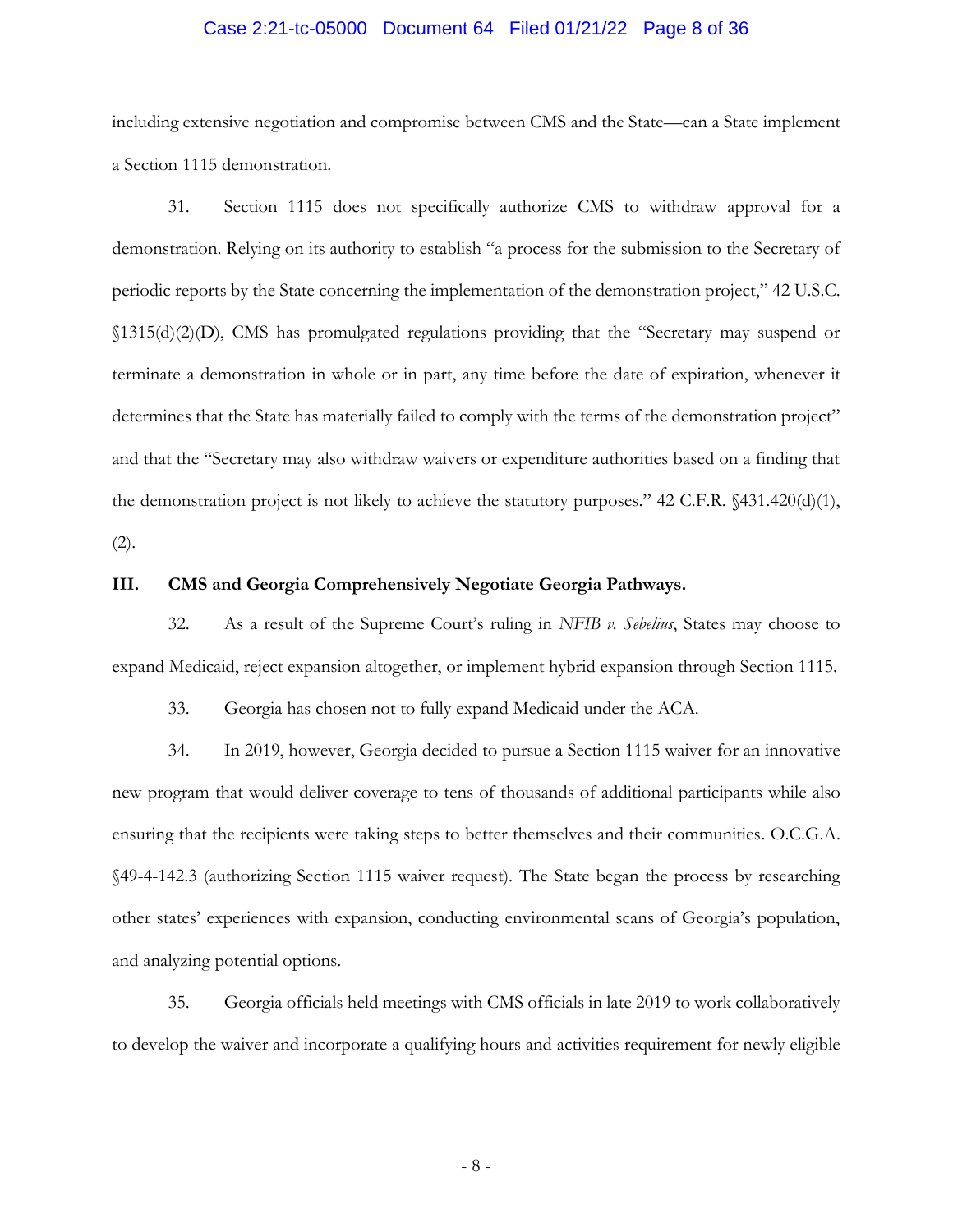### Case 2:21-tc-05000 Document 64 Filed 01/21/22 Page 9 of 36

recipients that would require them to complete a minimum number of hours of work, education, job training, community service, or other similar activities to receive and maintain coverage.

36. These collaborative meetings continued regularly, often weekly, into 2020. Starting in February 2020, CMS and the State began engaging in weekly negotiation calls to discuss various elements of Georgia's application. In these exhaustive give-and-take negotiations, CMS made several recommendations to alter Georgia's plan. For example, CMS asked Georgia to modify its proposal to ensure that there would be coverage for new recipients affected by COVID-19. Georgia responded by agreeing to special terms and conditions (STCs) that excused compliance with the qualifying hours and community activities requirement through a "good cause exception" when a "beneficiary is quarantining in response to having COVID-19 symptoms, a COVID-19 diagnosis, or exposure to COVID-19, or because of a closure of the place(s) where the beneficiary was meeting the hours requirement related to COVID-19 and as a result, is unable to fulfill the hours and activities requirement." Georgia and CMS also agreed that the State would provide "reasonable accommodations to individuals with disabilities protected by the ADA," which may include an accommodation for disabilities caused by COVID-19 after a participant enrolled. And Georgia and CMS agreed that GED programs and enrollment and active engagement in the Georgia Vocational Rehabilitation Agency would count as qualifying activities.

37. These negotiations resulted in a comprehensive plan that benefitted all stakeholders. Each side made compromises. CMS advanced its goal of expanding Medicaid coverage to individuals in Georgia who were not otherwise eligible. Georgia advanced its goal of sustainably increasing coverage while promoting activities to help individuals attain independence and self-reliance. Georgians with income up to 100% of the federal poverty level became eligible for Medicaid benefits for the first time. In short, even though Georgia had no obligation to expand eligibility, the State worked with CMS in good faith to adopt an innovative program to deliver coverage to a new category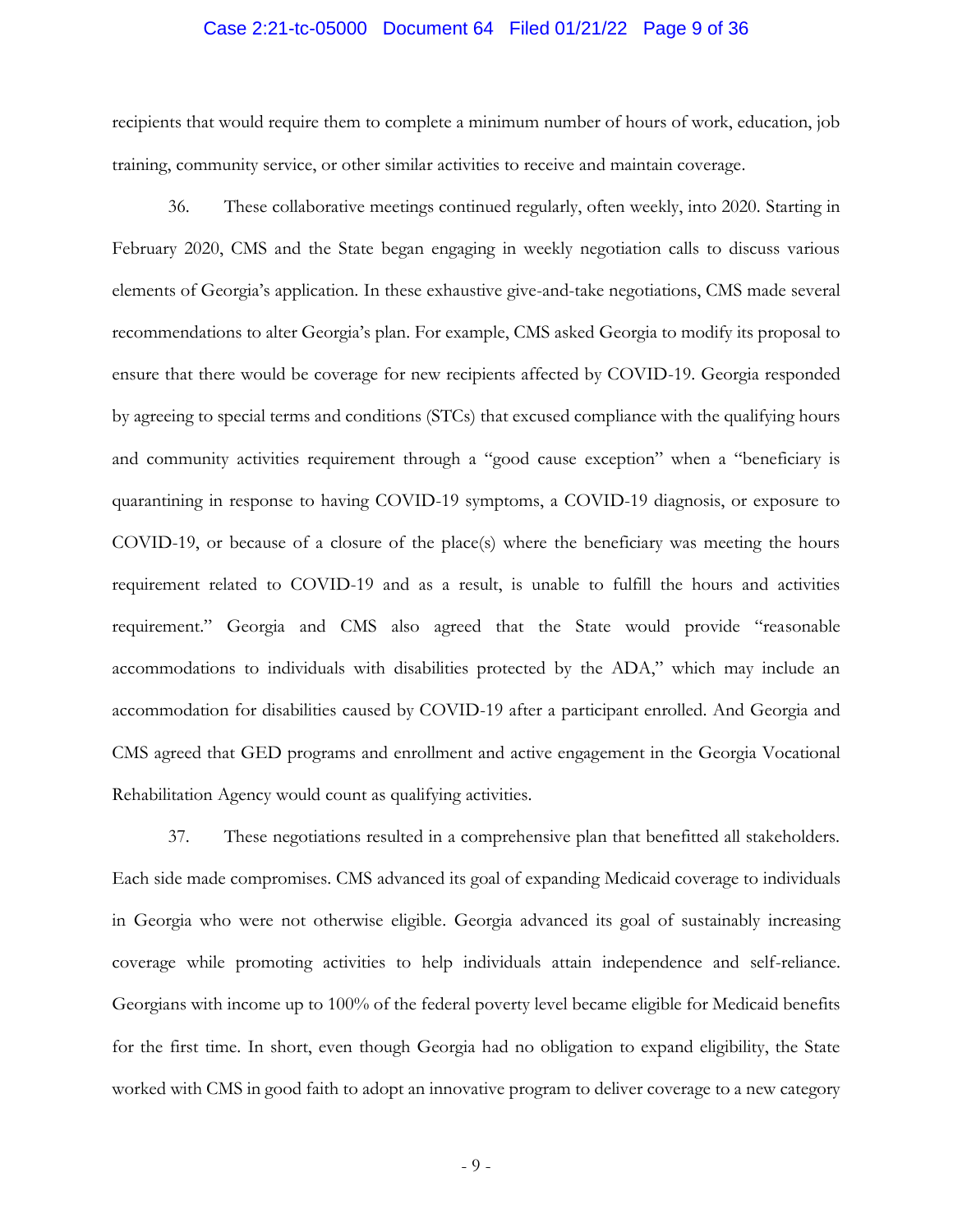### Case 2:21-tc-05000 Document 64 Filed 01/21/22 Page 10 of 36

of individuals while helping them build important skills and become more independent and selfreliant.

38. As required by the Act, Georgia Pathways was subjected to two public comment periods—one federal and one State. The federal comment period occurred from January 8, 2020, through February 7, 2020. CMS received 1,729 comments and provided a written response in its Approval.

#### **IV. Georgia Pathways to Coverage.**

39. The compromise plan that emerged from this exhaustive negotiation, analysis, and public input is called "Georgia Pathways to Coverage." Georgia Pathways is an innovative program to voluntarily expand Medicaid coverage to tens of thousands of otherwise-ineligible, low-income Georgians while ensuring that those individuals were taking steps to build skills, find work, complete additional education, or volunteer in their communities.

40. Georgia Pathways provides Medicaid coverage to low-income adults ages 19-64, with incomes up to 95 percent of the federal poverty line (FPL) (effectively 100 percent with the 5 percent income disregard), who are not otherwise eligible for Medicaid coverage.

41. The central component of Georgia Pathways is its pathway to coverage for those otherwise ineligible for Medicaid. This pathway—the eligibility mechanism—requires that to qualify and maintain eligibility, applicants must complete a minimum of 80 hours of qualifying activities in the month prior to approval. Pathways participants must then complete 80 hours of qualifying activities per month to maintain eligibility.

42. A wide range of activities can be used to satisfy the 80-hour requirement including: unsubsidized employment, subsidized private sector employment (including self-employment), onthe-job training, specified job readiness activities, certain community service activities, specified vocational educational training, and enrollment in an institution of higher education.

 $-10-$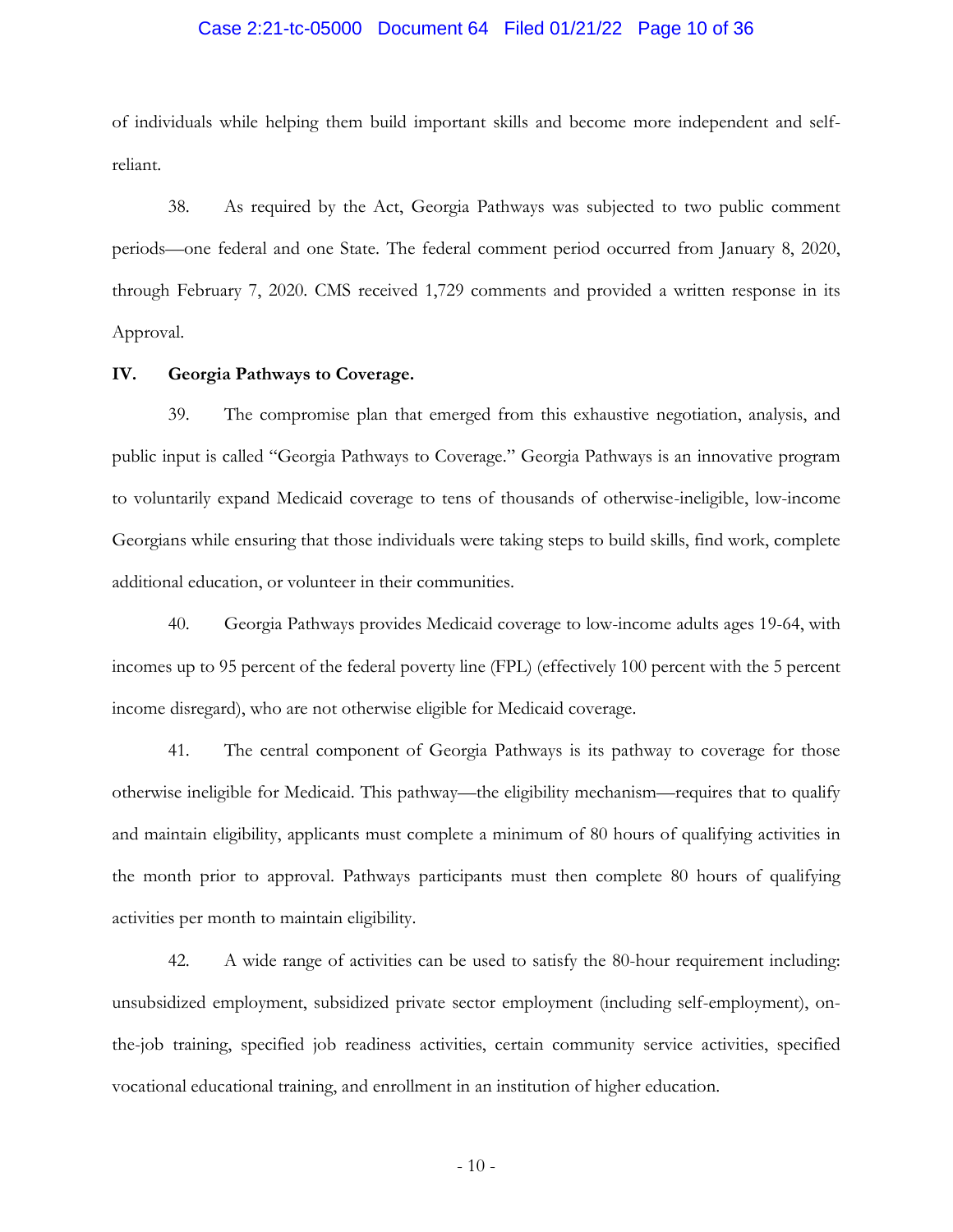### Case 2:21-tc-05000 Document 64 Filed 01/21/22 Page 11 of 36

43. Another component of the pathway to coverage is the premium payment. Most applicants with incomes between 50 to 95 percent of the FPL are required to make initial and ongoing monthly premium payments. Such applicants will have 90 days following their eligibility determination to make the initial monthly payment before their coverage begins. The premium payment helps participants build personal responsibility through contributions to their health and prepares them for transition into commercial insurance. Failure to make the initial payment results in closure of the individual's application, but the individual may reapply at any time. The premium is on a sliding scale based on family income and is calculated to not exceed two precent of household income. Participants with incomes from 50 to 84 percent of the FPL must pay \$7.00 a month and participants with incomes from 85 to 95 percent of the FPL are required to pay \$11.00 a month. Not all Pathways participants must pay a premium payment, as participants with incomes below 50 percent of the FPL are exempt from the premium requirement.

44. As part of the approved Georgia Pathways demonstration, Georgia agreed to provide reasonable accommodations to enable individuals with disabilities (who are not otherwise eligible for Medicaid on the basis of disability) to meet the qualifying hours requirement. Such reasonable accommodations may include an assessment to determine eligibility for another category of Medicaid assistance; referral to a State vocational rehabilitation program for assessment to determine the appropriate accommodation, which may include a reduction in the number of hours required to participate in a qualifying activity; or an alternate way to report compliance with the qualifying activities requirement.

45. Georgia also agreed to allow participants enrolled in the demonstration who had been compliant with the qualifying hours requirement but who become unable to comply with the requirements moving forward for good cause to have a maximum of 120 hours of noncompliance during the benefit year. These good cause circumstances include, but are not limited to: the participant

- 11 -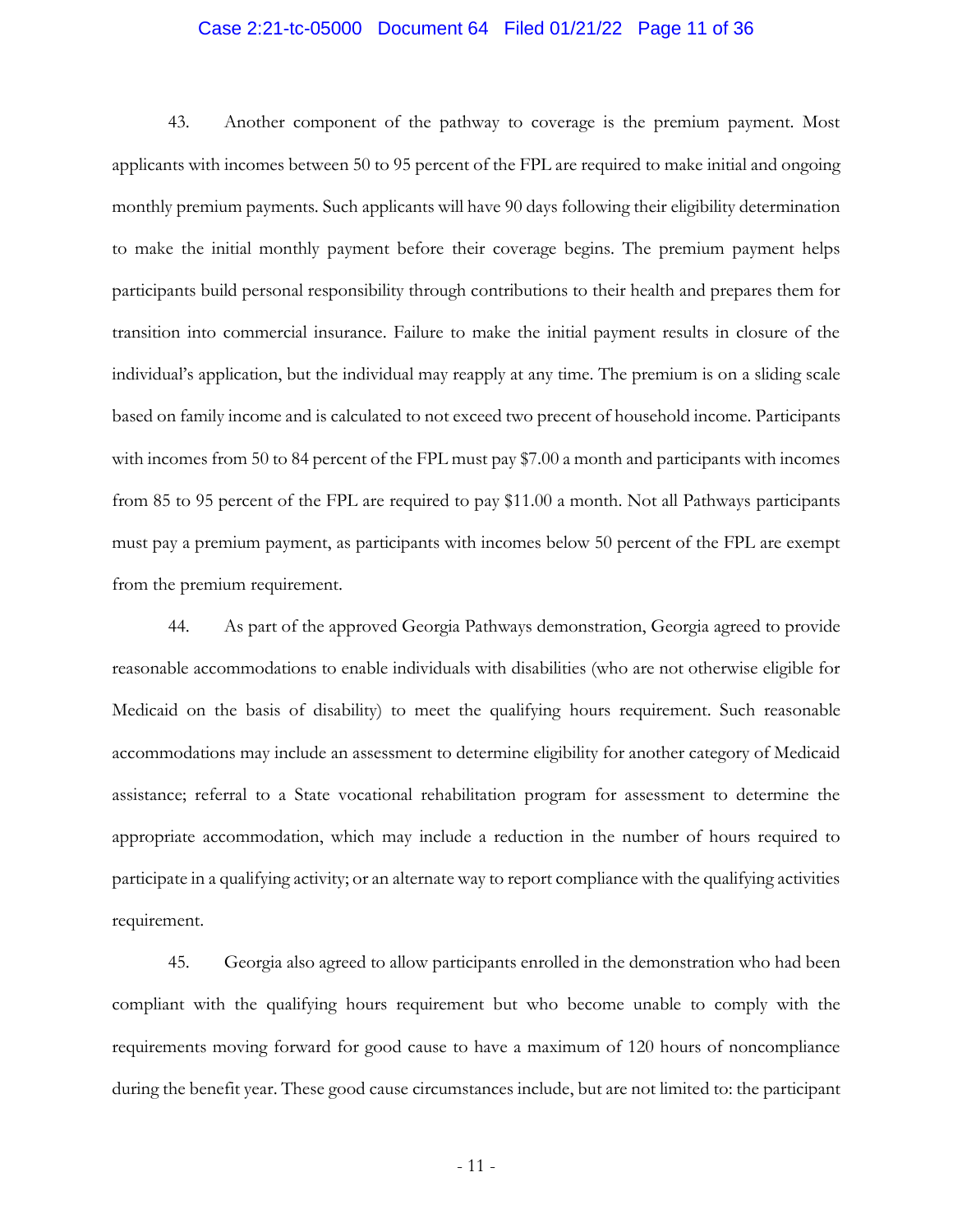### Case 2:21-tc-05000 Document 64 Filed 01/21/22 Page 12 of 36

or an immediate family member is hospitalized; the participant or an immediate family member experiences a serious illness; the participant experiences a short-term injury or illness; the participant experiences the birth, adoption, or death, of an immediate family member; the participant accepts a foster child or kin-ship care placement; the participant experiences a natural or human-caused disaster (including a public health emergency); the participant has a family emergency or other life event (e.g., divorce, civil legal matter, or is a victim of domestic violence); the participant is temporarily homeless; or other good cause reasons as defined and approved by the State.

46. Individuals admitted to Georgia Pathways must report compliance with the qualifying hours requirement through methods including in-person confirmation, online reporting, or reporting by mail. Georgia agreed that participants who have reported compliance with the qualifying activities requirement for six consecutive months will be exempt from the monthly reporting requirement until they are reevaluated for eligibility during the annual redetermination period. Georgia is required to notify individuals determined to be eligible for Georgia Pathways of the premium payment requirement and need to continue to participate in the qualifying activities requirement in order to continue receiving Medicaid coverage.

### **V. CMS Approves Georgia Pathways.**

47. On October 15, 2020, CMS formally approved Georgia Pathways as a Section 1115 demonstration project. The October 15 Approval Letter (hereinafter "Approval") provides a comprehensive analysis of Georgia Pathways with several express factual findings of why the demonstration will further the objectives of the Medicaid program.

48. CMS began by identifying the objectives of the Medicaid program: "[t]o enable states to 'furnish ... medical assistance'—i.e., healthcare services—to certain vulnerable populations and to furnish those populations with rehabilitation and other services to help them 'attain or retain capability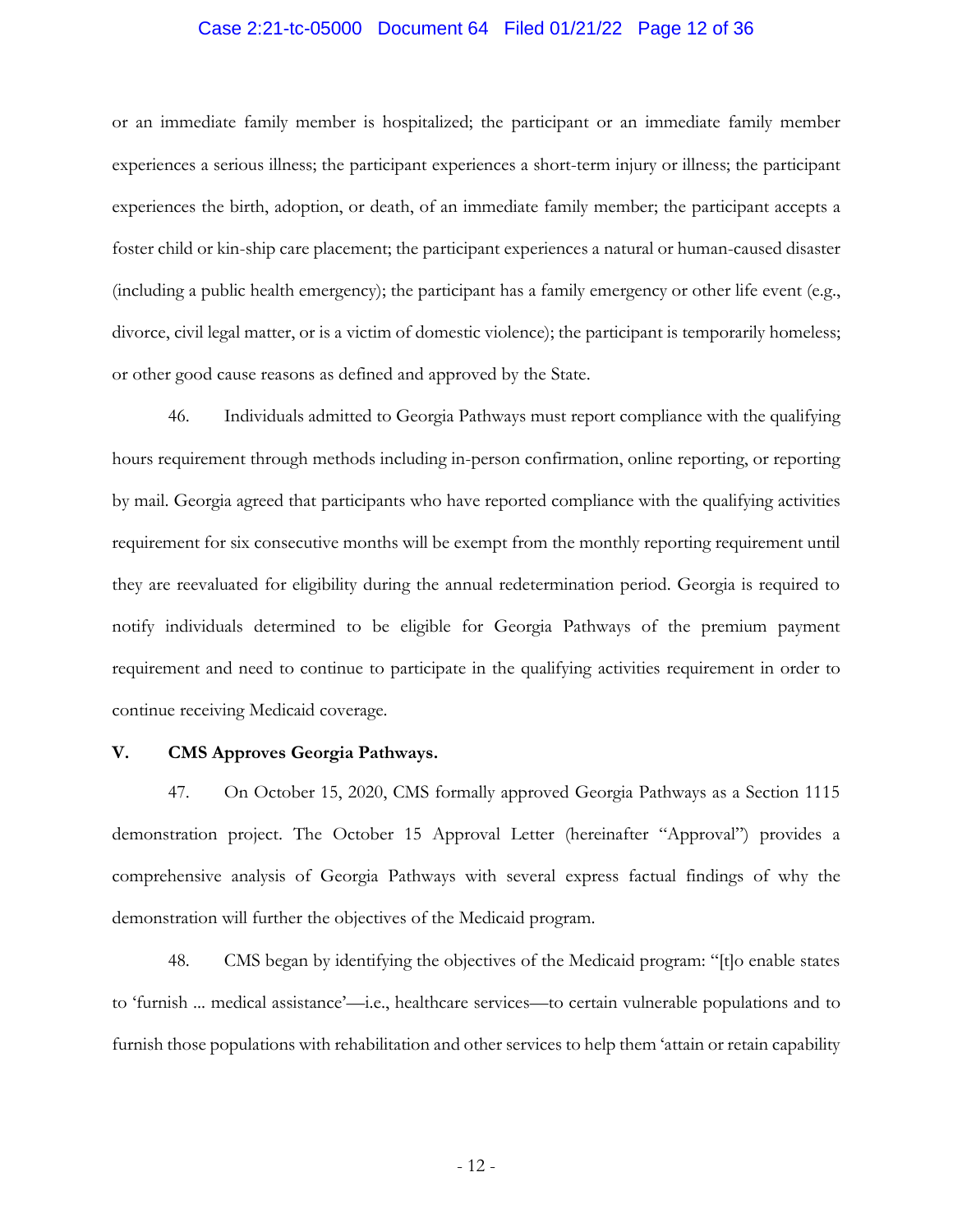### Case 2:21-tc-05000 Document 64 Filed 01/21/22 Page 13 of 36

for independence or self-care.'" Approval at 2 (quoting 42 U.S.C. §1396). CMS then went on to make several specific findings that Georgia Pathways would further these goals.

49. *First*, CMS found that "the only impacts on eligibility or enrollment will be to expand" Medicaid eligibility and coverage because Georgia Pathways "applies only to beneficiaries who previously were not eligible for Medicaid." *Id.* at 3. Thus, the demonstration "expands the Medicaid eligible population in Georgia." *Id.* CMS specifically found that Georgia Pathways "is expected to result in a significant coverage expansion in Georgia" and noted that the state "estimates approximately 64,336 individuals will enroll in Medicaid throughout the life of this demonstration." *Id.* at 8. Moreover, CMS found that the demonstration would expand coverage because Pathways "is designed to make compliance with the qualifying hours and activities requirement attainable, and Georgia has taken steps to include protection to ensure that individuals can reasonably be expected to meet the requirements." *Id.* 

50. *Second*, CMS found that the demonstration "would promote the sustainability of Georgia's Medicaid program." Approval at 9. CMS noted that "Georgia expects that some of these beneficiaries will gain financial security, averting their need for future, longer term public assistance as they secure employer-sponsored or other commercial coverage or otherwise transition from Medicaid eligibility." *Id.*<sup>3</sup> By promoting such fiscal sustainability, CMS found that Pathways "will provide greater access to coverage for low-income beneficiaries than would be available absent the demonstration."

 $\overline{a}$ <sup>3</sup> Georgia's application explained this point at length:

Georgia Pathways to Coverage will provide Georgians with an experience similar to commercial health insurance in order to better prepare them for their transition into a commercial health insurance plan. Building personal responsibility through financial contributions toward their health will empower Georgia Pathways members to more actively engage in managing their own health and develop important skills needed for a smooth transition into commercial health insurance. These transitions are especially critical to maintain health outcomes that the members may achieve through Georgia Pathways and to avoid potential disruptions in insurance status as a member transitions out of Medicaid.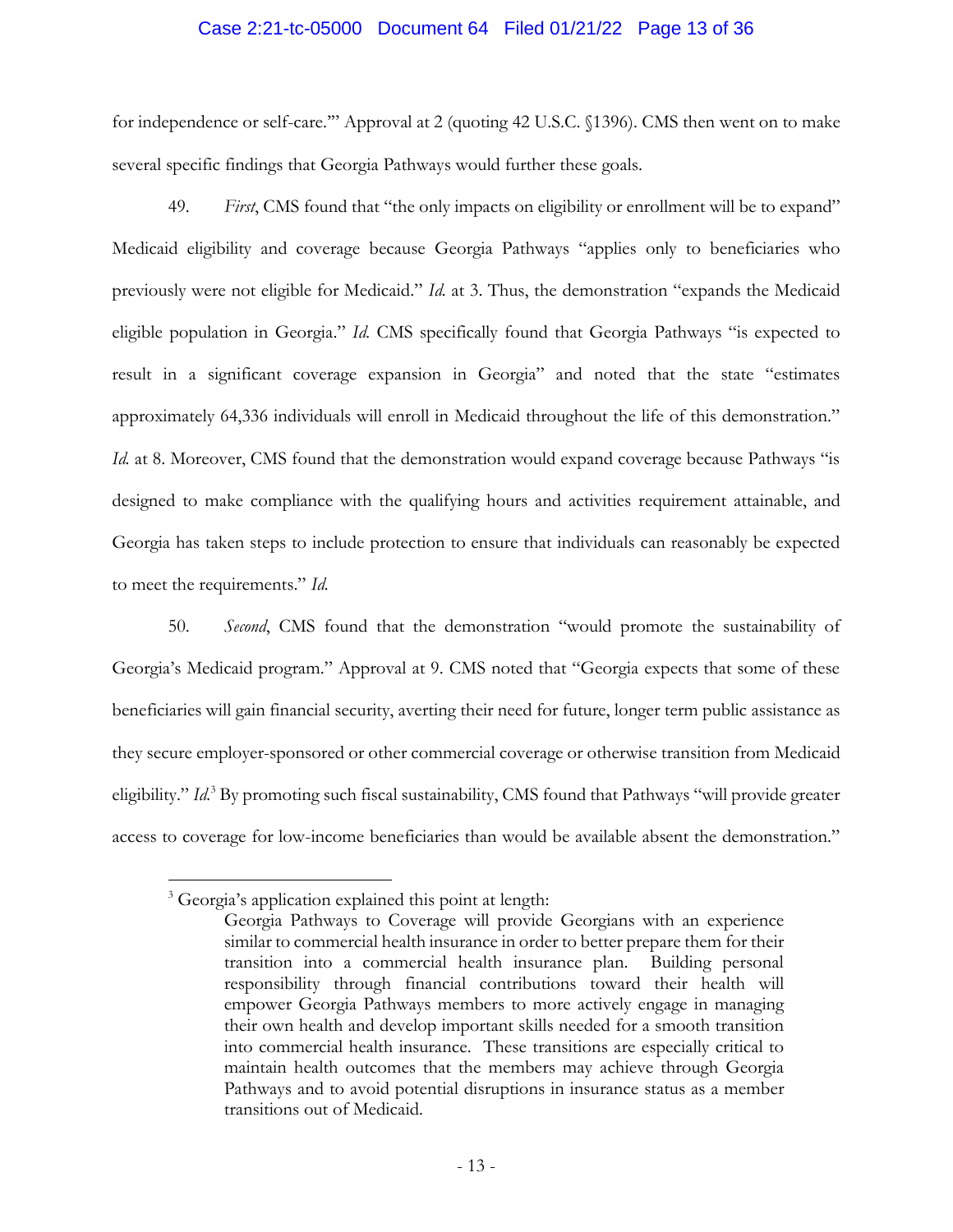# Case 2:21-tc-05000 Document 64 Filed 01/21/22 Page 14 of 36

*Id.* Thus, Pathways would allow Georgia "to expand coverage in a way that is economically practicable and sustainable for the state." *Id.* Moreover, CMS found that by incentivizing healthy behaviors, the demonstration would cause participants to "consume fewer health care resources while they are enrolled in Medicaid and potentially reduce the need for future Medicaid enrollment." *Id.* 

51. *Third*, CMS found that Georgia Pathways would further Medicaid's objective of "attain[ing] or reatain[ing] capability for independence or self-care." Approval at 2, 10-11 (quoting 42 U.S.C. §1396). CMS determined that the demonstration is designed to test policies that seek to "strengthen employment and earnings among individuals subject to the demonstration requirement, which [CMS] expect<sup>[s]</sup> will lead to other health insurance coverage from employers and other commercial sources for the populations eligible for this demonstration." *Id.* at 10. CMS also found that it expects that the demonstration "will result in greater financial independence for the demonstration population as well as improved health status." *Id.* The demonstration would also yield key information and research for other future programs due to the exhaustive evaluation design in which Georgia must "identify, through robust statistical methods, viable in-state or out-of-state comparison populations, or use of other rigorous methodological approaches, such that the impact of the demonstration can be estimated." *Id.* 

52. In the Approval, CMS also directly responded to the extensive comments received during the federal comment period.

53. CMS addressed comments asserting that participants would lose coverage. CMS responded by emphasizing that the demonstration's only effect is to expand coverage and will not affect current beneficiaries: "If an applicant meets the qualifying hours and activities requirement at the time of application and thereafter, this demonstration provides a pathway to 'opt-in' to Medicaid coverage for an individual who, absent this demonstration, has no such pathway. This demonstration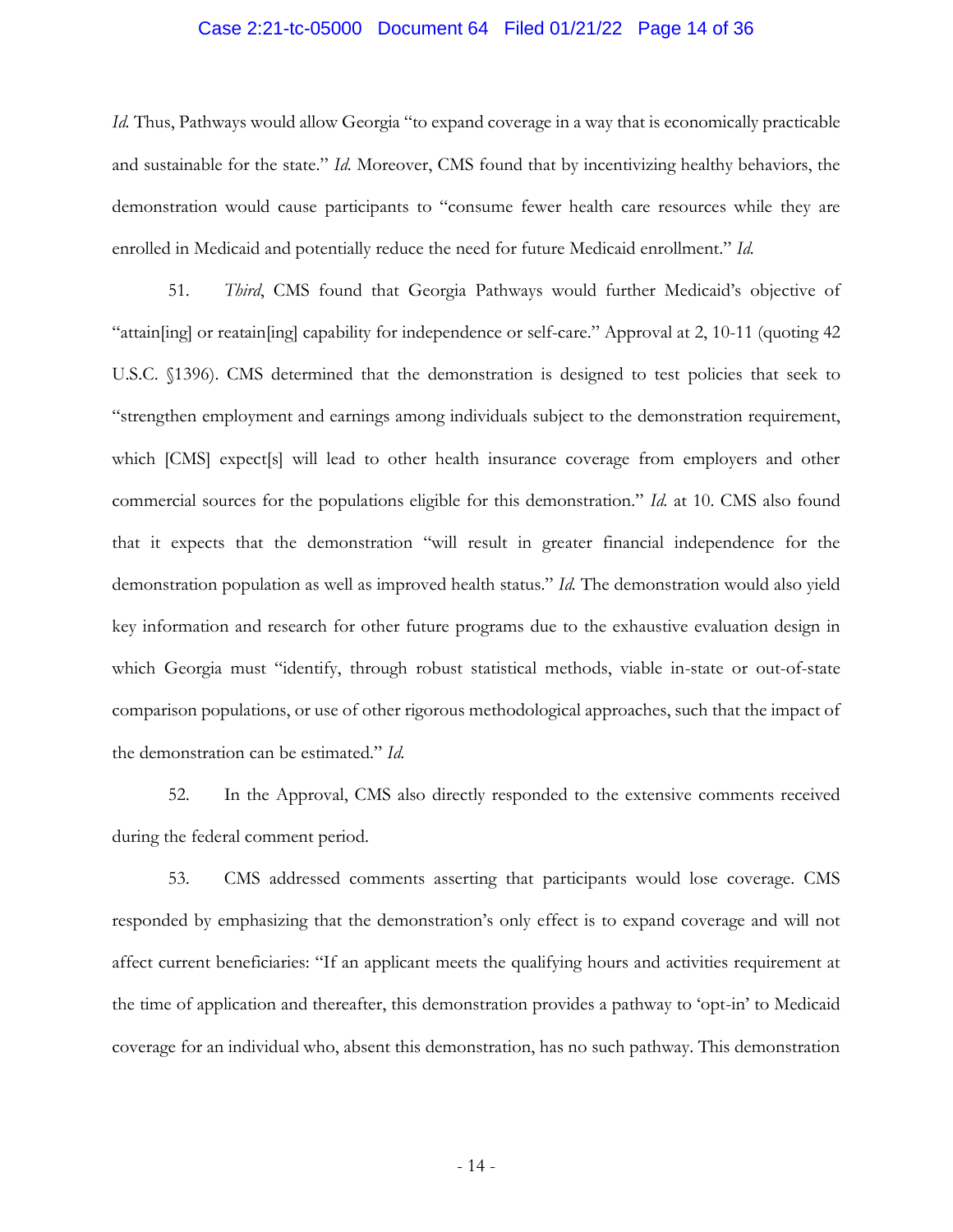### Case 2:21-tc-05000 Document 64 Filed 01/21/22 Page 15 of 36

offers potential coverage gains for individuals who otherwise would not have been eligible for Medicaid." Approval at 12.

54. CMS also addressed comments regarding the potential for disparate impacts to individuals "with health issues and to other groups like low-income families and people who are lesbian, gay, bisexual, and transgender." *Id.* CMS addressed such concerns by noting that it "required the state to include specific assurances in STCs 29 and 38, which address the potential for disparate impact" by monitoring such impact and working "to identify any disparate impact" and report it to CMS as part of its ongoing monitoring activities. *Id.* CMS also specifically noted that it reserved the "right to require the state to submit a corrective action plan" to address disparate impacts. *Id.* 

55. CMS responded to comments attacking the premium requirement. CMS noted that the premiums were on a sliding scale and the neediest segment of participants would pay no premiums at all. *Id.* at 13. And for those who do have to pay, the STCs ensure that premiums cannot exceed two percent of household income. *Id.* Moreover, CMS highlighted the benefits of premium payments to preparation for private insurance by "provid[ing] beneficiaries with an experience similar to that of commercial insurance" and an experience that will "build personal responsibility through financial contributions to their health." *Id.* 

56. CMS also extensively addressed comments regarding COVID-19. CMS acknowledged the public health emergency and noted uncertainty about the future of the pandemic. *Id.* at 14. CMS explained that the demonstration specifically responds to COVID-19 by including it in the good cause exception for noncompliance with the qualifying hours requirement: "These circumstances include those that may be associated with future public health emergencies, as well as those related to beneficiaries who may be quarantining in response to having COVID-19 symptoms, a COVID-19 diagnosis, or exposure to COVID-19." *Id.* CMS also explained that Georgia will "also take into account the potential closure, related to COVID-19, of the place(s) where the beneficiary was meeting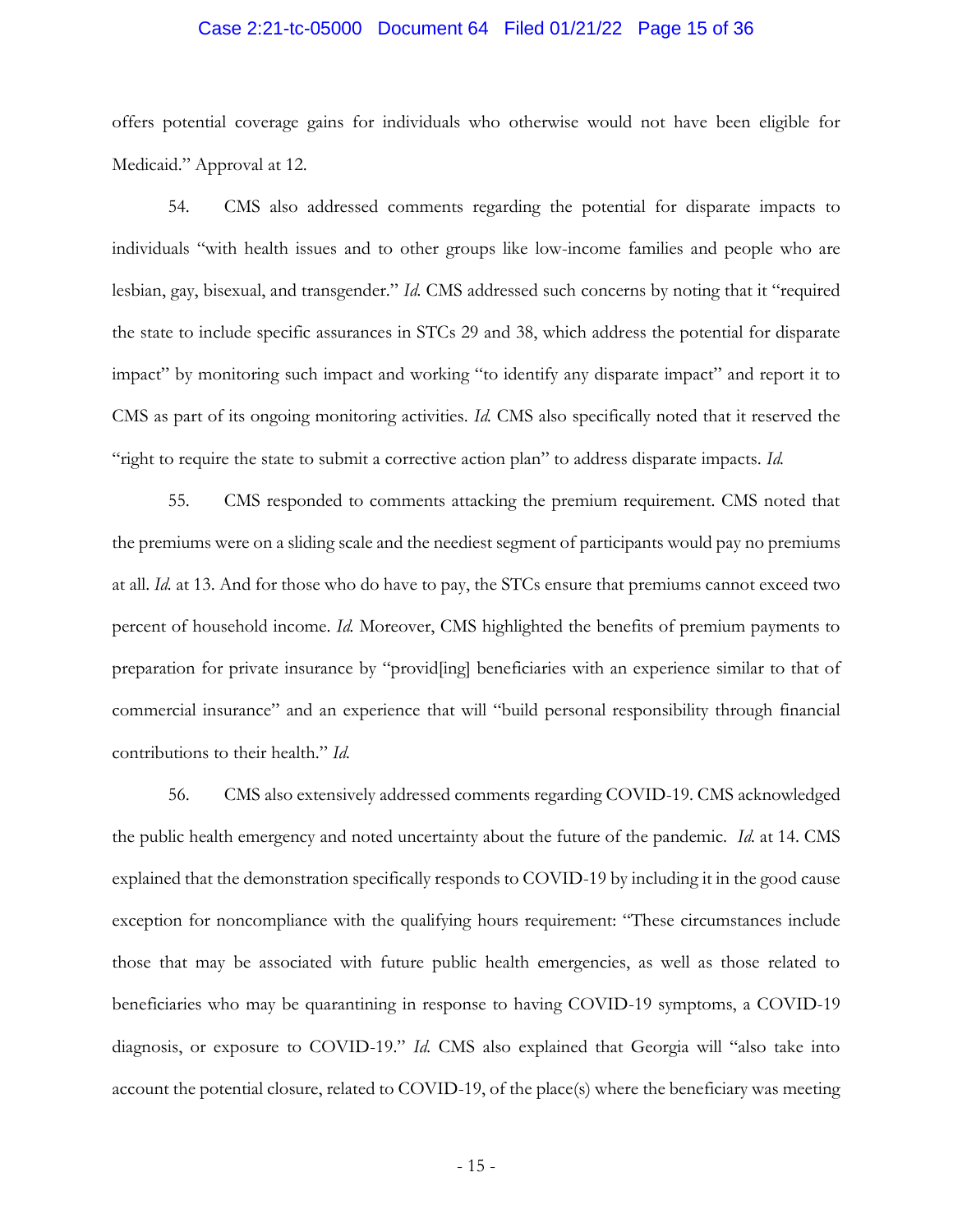# Case 2:21-tc-05000 Document 64 Filed 01/21/22 Page 16 of 36

the requirement and as a result, is unable to fulfill the hours and activities requirement." *Id.* Finally, CMS noted the obvious fact that "expanding Medicaid coverage to individuals not previously eligible will have significant positive impact on access to health care during and after a public health emergency." *Id.* 

57. Commenters also attacked the demonstration's reporting requirement. *Id.* at 15-16. CMS responded that these concerns were addressed in the STCs, which require Georgia to "provide beneficiaries with multiple avenues to report their qualifying hours and activities, including an online portal, mail in or in-person." *Id.* at 15. Moreover, CMS noted that Georgia "will also be required to accommodate beneficiaries who may have trouble reporting their hours due to a disability." *Id.* Additionally, CMS noted the requirement that participants be exempt from the monthly reporting requirement for the remainder of the benefit year after six consecutive months of reporting. *Id.* at 16. Finally, CMS explained that "[i]f a beneficiary has a disability affecting their ability to report their required hours, the state is required to provide the beneficiary reasonable accommodations." *Id.* 

58. CMS extensively responded to comments alleging that Georgia Pathways suffered similar alleged flaws as other State demonstration waivers. *Id.* at 17-19. CMS reiterated that Pathways "only offers coverage opportunities to individuals not currently eligible for Medicaid." *Id.* at 17. Thus "individuals who choose not to comply with the qualifying hours and activities requirement will be no worse off than they are without this demonstration." *Id.* at 18. Moreover, CMS responded to studies about Arkansas's Section 1115 demonstration, "but disagree[d] with commenters on its relevance to approval of the Georgia demonstration, which will test a completely different model and which will have its own robust monitoring and evaluation design." *Id.* at 19. CMS noted the fundamental difference between Pathways, which "offers a new pathway to coverage for individuals who otherwise would not have Medicaid or other health coverage, and therefore is, by design, a significant coverage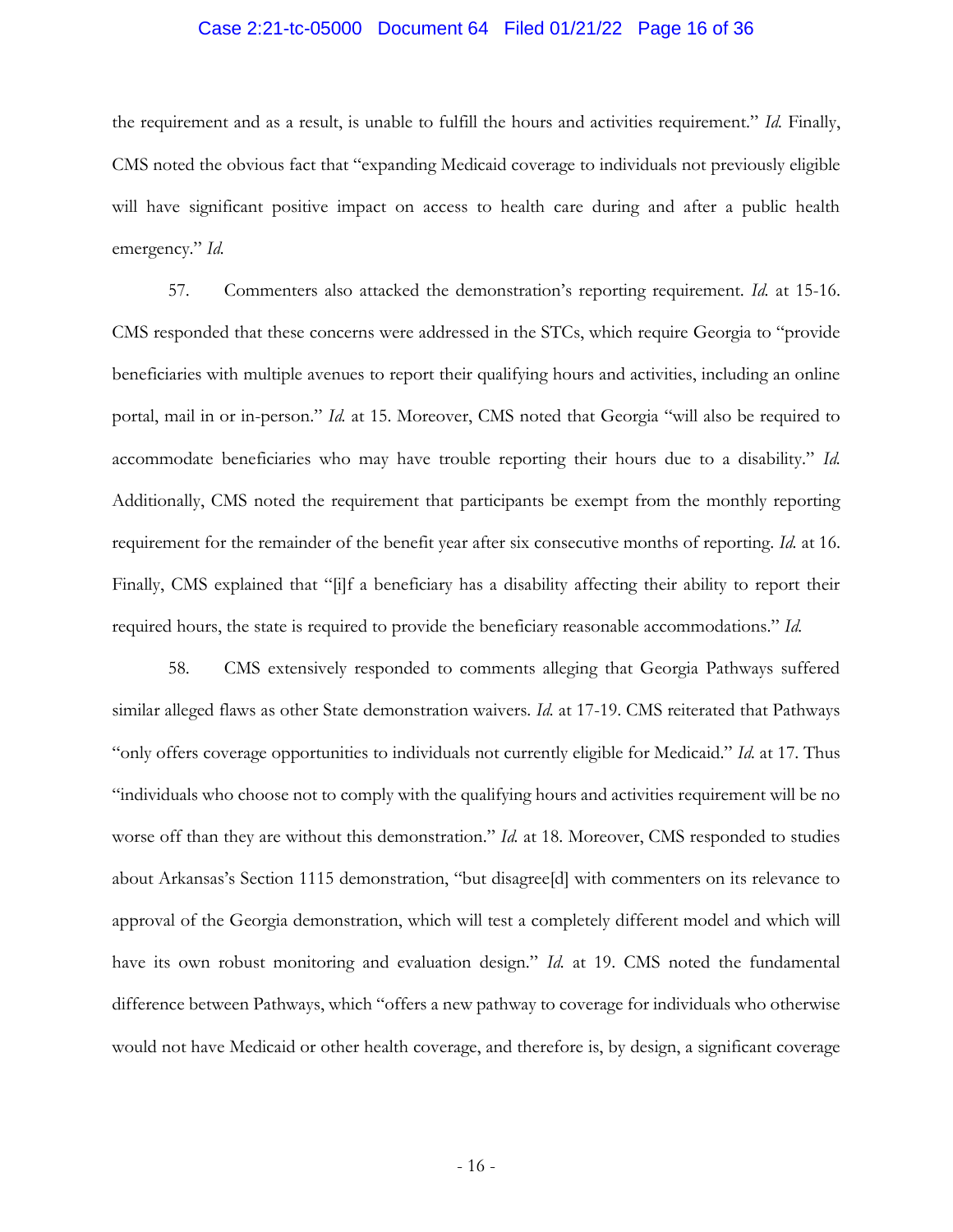### Case 2:21-tc-05000 Document 64 Filed 01/21/22 Page 17 of 36

expansion" and programs that impose work or community engagement requirements on individuals already receiving Medicaid. *Id.* 

59. The full parameters of the demonstration were enshrined in eighty Special Terms and Conditions signed by Georgia and CMS. In addition to the parameters discussed above, the STCs specify that "CMS reserves the right to withdraw expenditure authorities and end the demonstration at any time if it determines that continuing the expenditure authorities would no longer be in the public interest or promote the objectives of title XIX." STC 10.

60. On January 4, 2021, CMS and Georgia signed a supplemental agreement regarding termination or withdrawal of the demonstration. The agreement begins by emphasizing that "[b]y their nature, section 1115 demonstrations represent a contract between the state and federal government." In this agreement, CMS and Georgia agreed to a comprehensive process affording Georgia full notice and an opportunity to be heard in the event CMS seeks to withdraw the demonstration. Moreover, CMS promised that it "shall make the effective date for its determination no sooner than 9 months after the date on which CMS transmits its determination to the affected State."

## **VI. Georgia Invests Significant Resources to Implement Georgia Pathways in Reliance on CMS's Approval.**

61. In direct reliance on the Approval, Georgia made earnest and good faith efforts to implement Georgia Pathways.

62. The Georgia General Assembly appropriated \$65,450,836 in the FY2021 Appropriations Act to cover benefits for projected enrollment for the first year of the demonstration.

63. Georgia conducted discussions and began program implementation activities with Managed Care Organizations, contracted vendors for eligibility and enrollment, contracted vendors for third-party liability, and contracted vendors for customer service support and general project management.

- 17 -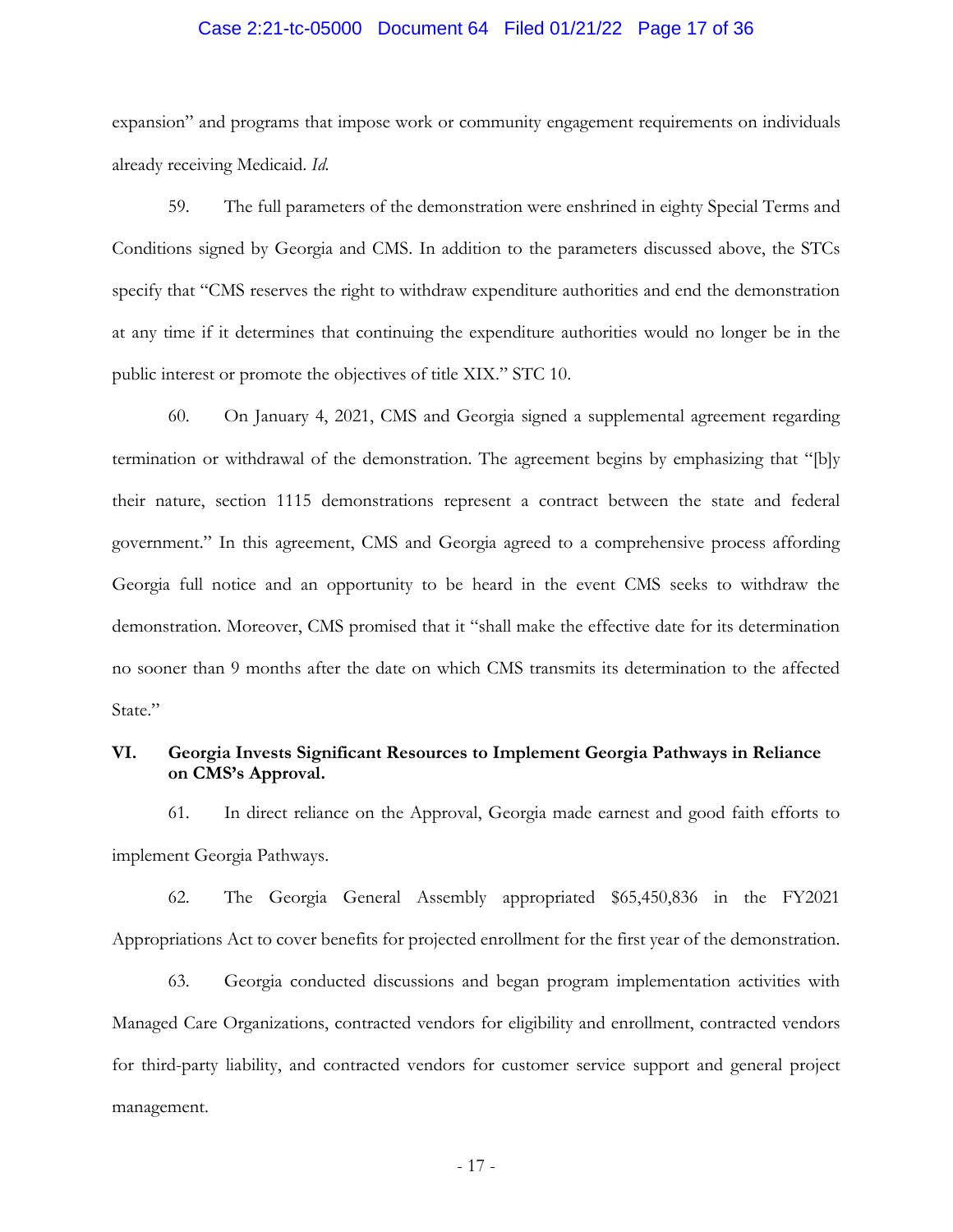### Case 2:21-tc-05000 Document 64 Filed 01/21/22 Page 18 of 36

64. Georgia budgeted \$27,169,720 under the FY2021 appropriation for the development of the Georgia Gateway system components, improvements, and project management functions necessary for successful implementation of Pathways.

65. Georgia hired and assigned 31 state employee personnel full-time equivalents to support Pathways implementation project activities. Georgia is also in the process of hiring up to 86 employees to implement Pathways.

66. Georgia's Care Management Organizations (CMOs) implemented changes in order to receive Pathways assignments and made adjustments to receive the capitation payments for Pathways coverage. Moreover, CMOs had to make numerous updates in accordance with the Pathways readiness requirements.

67. Since the Approval, Georgia has been submitting quarterly monitoring reports to CMS.

### **VII. CMS Preliminarily Reneges on its Approval of Georgia Pathways.**

68. In February 2021, as Georgia actively worked to implement Georgia Pathways, it received two letters from CMS.

69. The first letter, on February 12, 2021, consisting of two pages, informed Georgia that CMS had "preliminarily determined that allowing work and other community engagement requirements to take effect in Georgia would not promote the objectives of the Medicaid program." The sole stated reason was COVID-19. After a one-paragraph discussion of COVID-19, CMS stated that it was "commencing a process of determining whether to withdraw the authorities approved in the Pathways to Coverage demonstration that permit the state to require work and other community engagement activities as a condition of Medicaid eligibility while leaving in place the demonstration's other provisions, including the extension of Medicaid eligibility to certain otherwise-ineligible individuals."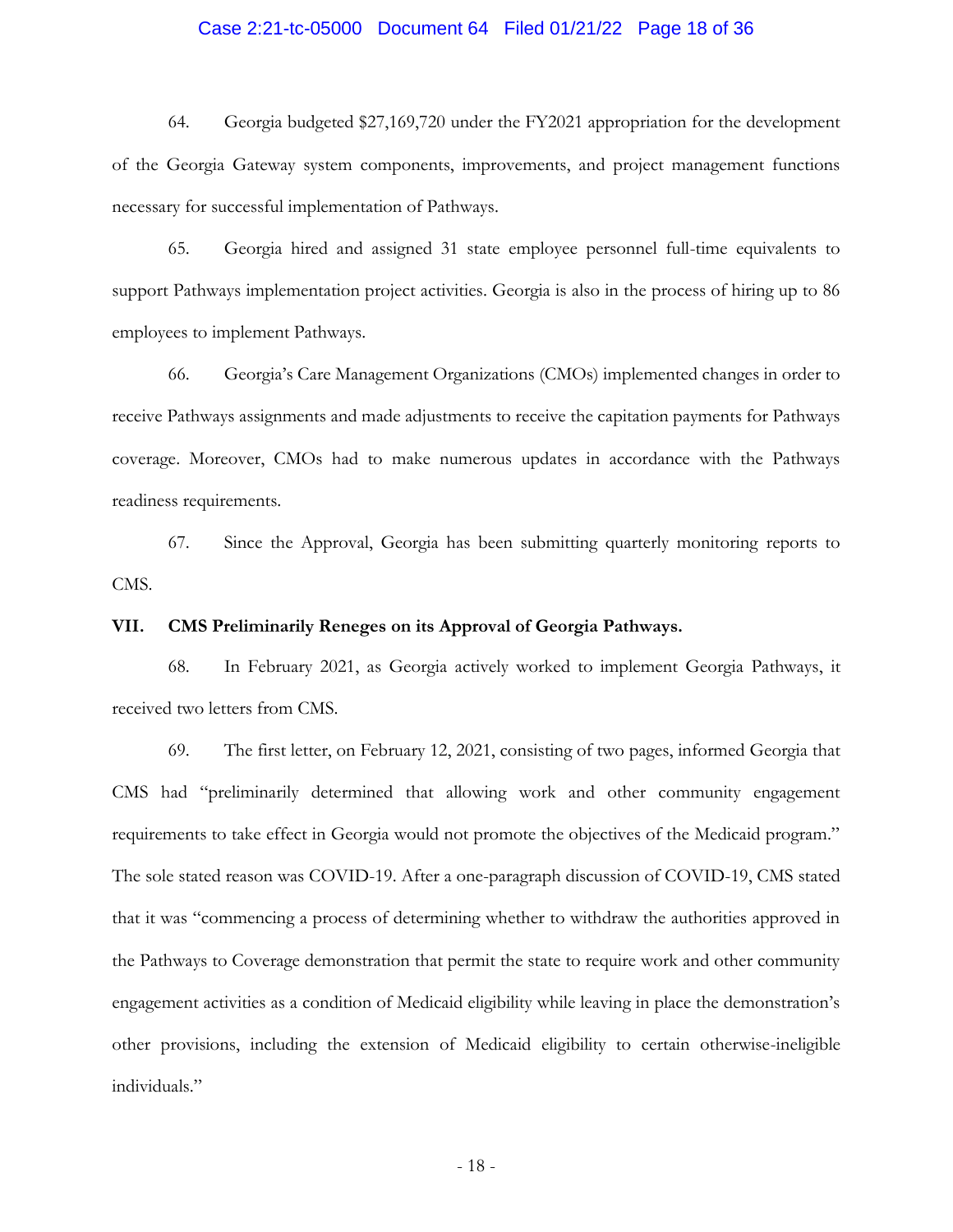# Case 2:21-tc-05000 Document 64 Filed 01/21/22 Page 19 of 36

70. The second letter, also sent on February 12, 2021, purported to withdraw the January 4, 2021, agreement between Georgia and CMS outlining the process for withdrawing authorization for Georgia Pathways. The letter cited "CMS's need for flexibility to make and effectuate determinations under 42 C.F.R. 431(d)(1)-(2)."

71. On March 12, 2021, Georgia responded to these letters. Georgia explained that CMS's first letter fundamentally erred in equating Georgia's program—which would expand eligibility to individuals not currently eligible for coverage—with other States' work requirements for existing participants. Georgia also rebutted CMS's reliance on COVID-19: "If anything, the COVID-19 crisis makes the qualifying hours and activities—which include work, job training, education, or volunteering—more important, not less." Georgia went on to exhaustively detail why rescinding the demonstration in whole or part would be unlawful and arbitrary. Georgia also disputed CMS's authority to unilaterally rescind the January 4, 2021 Agreement—signed by both Georgia and CMS because "CMS did not identify any 'changed circumstances' in the thirty-two days between January 4 to February 12, nor could it."

72. Pathways was set to go into effect on July 1, 2021. On June 24, in light of the uncertainty created by the preliminary determination, and being concerned with the financial implication to the State by CMS's refusal to pay their portion of the FMAP for the Pathways beneficiaries, Georgia delayed the implementation of Pathways.

## **VIII. CMS Withdraws its Approval of Georgia Pathways' Qualifying Hours and Premium Payment Requirements.**

73. Without a public comment period, on December 23, 2021, CMS sent Georgia a letter purporting to rescind (hereinafter "the Recission") Georgia's authority to implement the qualifying activities and premium components of Georgia Pathways. The Recission, however, stated that it was leaving in place the part of Georgia Pathways expanding Medicaid coverage to certain able-bodied adults. The consequence of the letter: CMS would allow the Medicaid expansion to proceed while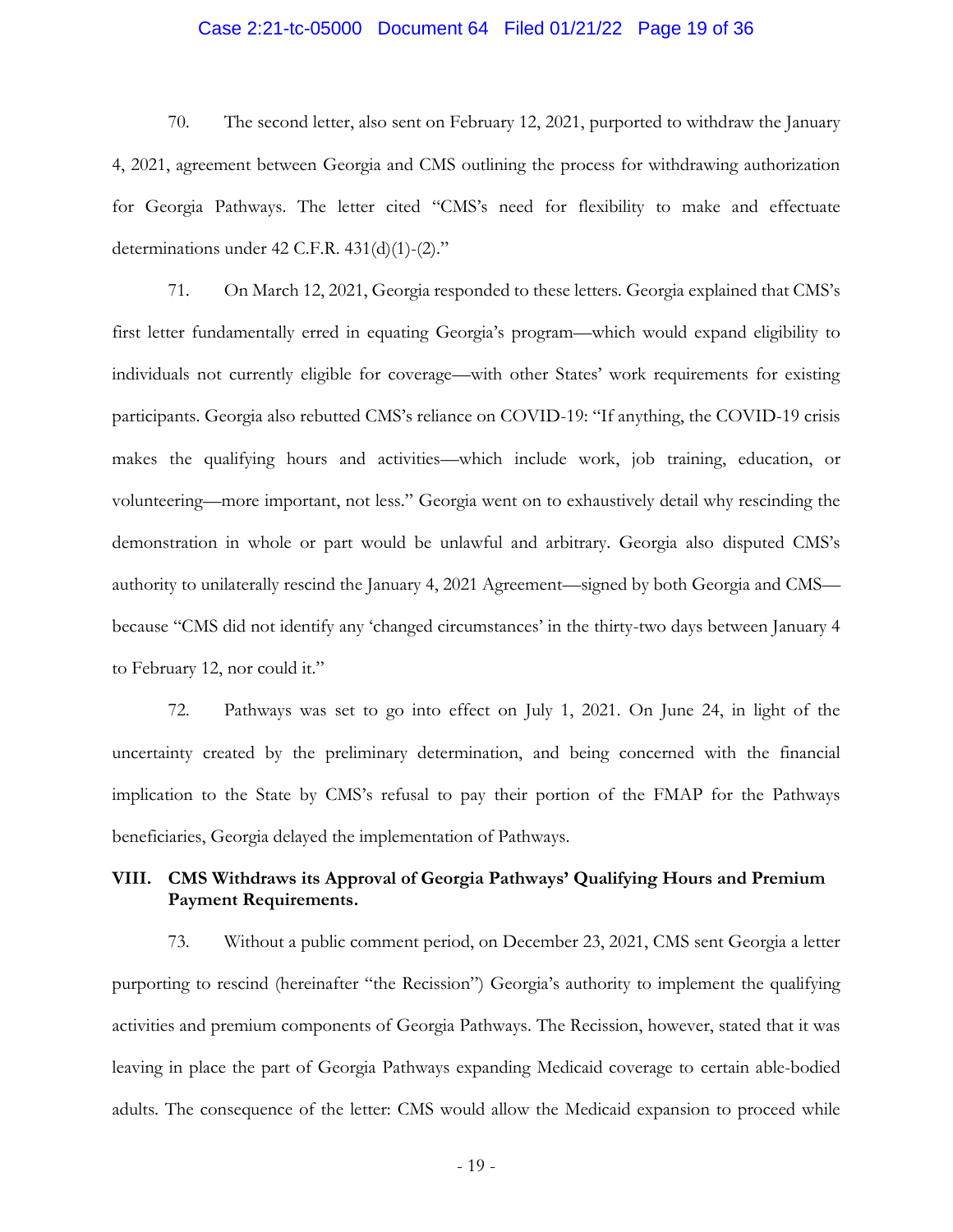### Case 2:21-tc-05000 Document 64 Filed 01/21/22 Page 20 of 36

stripping out the qualifying hours and premium requirements that were indispensable to the State's decision to participate in this demonstration program.

74. Like the February 12 letter, CMS relied on COVID-19 as the reason to withdraw the premium and qualifying activities components.<sup>4</sup> Notably, CMS phrased the Recission as based on its "reevaluat[ion]" of the Approval.

75. As discussed extensively below, the Recission is based on numerous errors of fact and law. For example, it makes the absurd conclusion that a program *expanding* Medicaid eligibility to an entirely new and currently ineligible population has the result of *contracting* Medicaid coverage. It also flagrantly errs by equating Georgia Pathways, which allows a new population to become eligible for Medicaid through various qualifying activities, with other State demonstrations that imposed work requirements upon *existing* beneficiaries. And CMS refused to engage with its previous extensive fact findings. Finally, CMS does not once mention the extensive funds and manhours expended by Georgia in reliance upon its prior Approval.

76. More fundamentally, the Recission upends the core policy choices embodied in the agreement between CMS and Georgia. Georgia agreed to expand Medicaid eligibility *only if* expansion was conditioned on the community engagement and premium requirements. By selectively withdrawing those parts of the demonstration, CMS is effectively seeking to convert this Section 1115 demonstration into a full expansion of Medicaid coverage in Georgia—which in no way resembles the program that the State agreed to in its exhaustive negotiations with CMS.

### **IX. Consequences of CMS's Withdrawal.**

 $\overline{a}$ 

77. CMS's Withdrawal will have devastating consequences for Georgia and its citizens.

<sup>4</sup> CMS also stated that the Families First Coronavirus Relief Act would not allow Georgia to disenroll participants who were already enrolled in Medicaid. As discussed below however, FFCRA does not affect Georgia's ability to implement conditions on eligibility for *new* potential participants.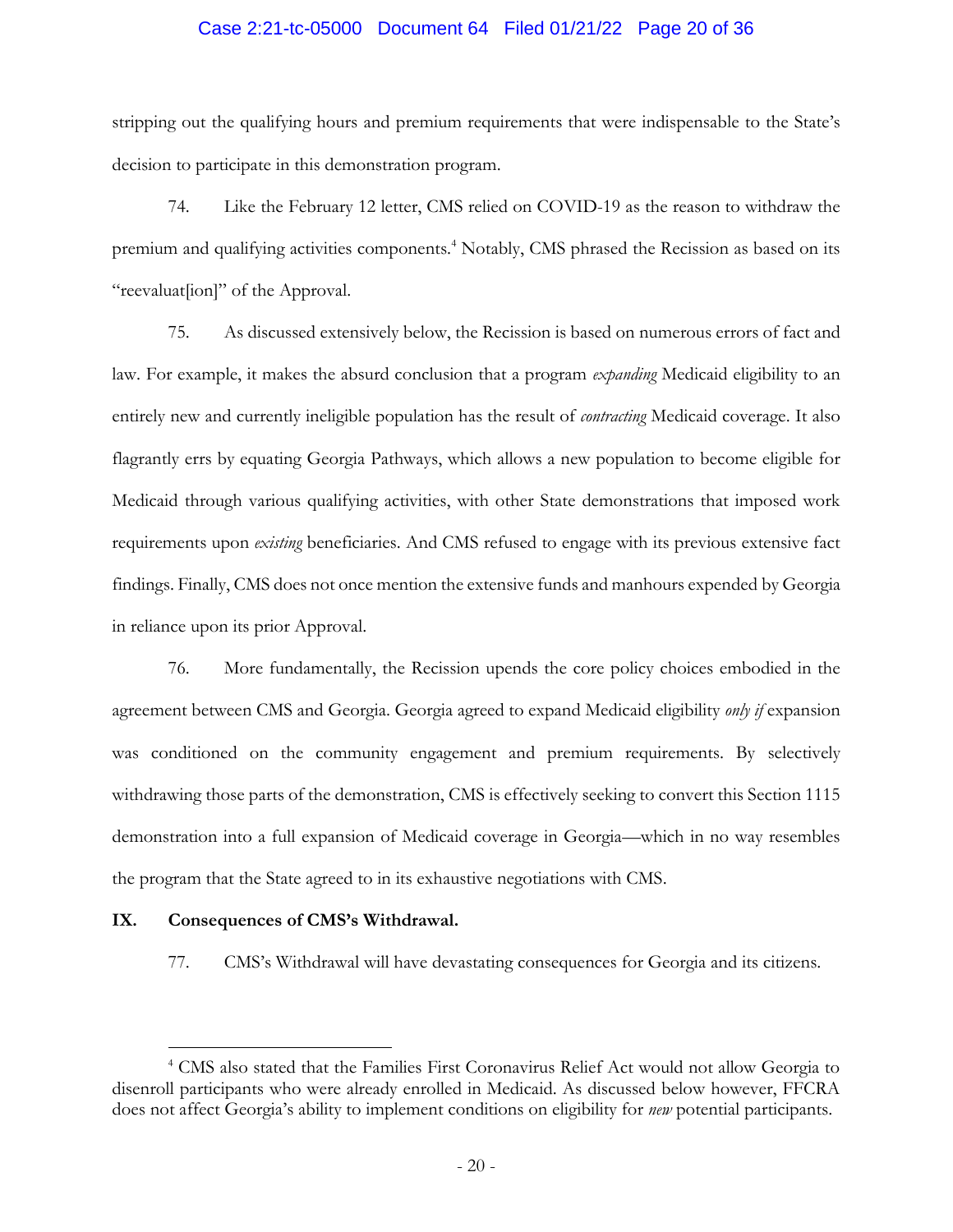### Case 2:21-tc-05000 Document 64 Filed 01/21/22 Page 21 of 36

78. All of the resources expended, legislation enacted, and policies established, will have been done in vain—a monumental waste of Georgia's resources over the past two years.

79. It is impossible for Georgia to implement Pathways without the qualifying activities and premium requirements. Georgia projected that approximately 50,000 individuals would qualify under Pathways. Sheared of the qualifying activities and premium components, approximately 408,000 individuals would qualify. Georgia has hired enough staff for 50,000 new enrollees. It has budgeted for 50,000 new enrollees. It cannot handle 408,000 new enrollees. In the first year of the demonstration alone, Pathways, without the premium and qualifying activities requirement (i.e., full expansion) would cost Georgia approximately \$237,288,581. The State has available only the \$65,460,836 appropriated by the Georgia General Assembly.

80. Accordingly, if the Recission stands, Georgia will have no choice but to terminate Pathways, depriving tens of thousands of Georgians of the opportunity to obtain Medicaid coverage in the midst of the COVID-19 pandemic.

### **CLAIMS FOR RELIEF**

#### **COUNT I**

## **Contrary to Law – No Voluntary Consent to Medicaid Expansion Absent Qualifying Hours and Premium Payment Requirements (5 U.S.C. §706)**

81. Georgia repeats and incorporates by reference each of the Complaint allegations stated above.

82. The Recission of the qualifying activities and premium requirements is final agency action. By revoking Georgia's right to implement critical aspects of Georgia Pathways through a recission, CMS has altered the State's rights and obligations. *See, e.g.*, *Alabama v. Centers for Medicare & Medicaid Servs.*, 780 F. Supp. 2d 1219, 1228 (M.D. Ala. 2011), aff'd, 674 F.3d 1241 (11th Cir. 2012) ("[T]he terms of the SHO letter impose legal obligations on the states that neither the plain language of the Medicaid Act nor the regulations promulgated by CMS impose."); S*tate v. Centers For Medicare &*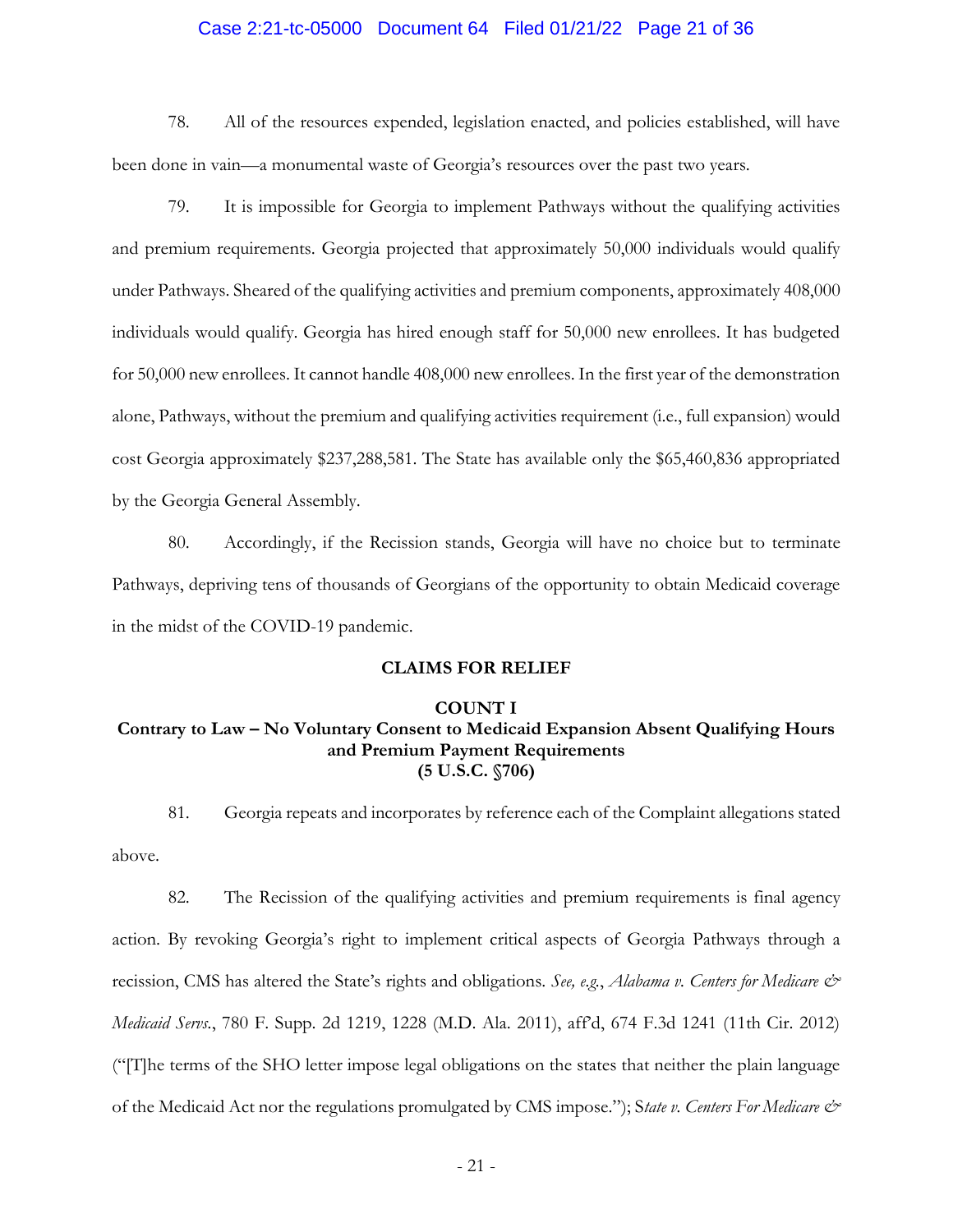# Case 2:21-tc-05000 Document 64 Filed 01/21/22 Page 22 of 36

*Medicaid Servs.*, 2010 WL 1268090, at \*5 (M.D. Ala. Mar. 30, 2010) ("In its amended complaint, Plaintiff alleges that the SHO Letter has harmed Alabama because it has limited the state's ability to negotiate settlements in current Medicaid fraud and abuse litigation. ... Therefore, all counts alleged by Alabama that are also fit for judicial decision are ripe."). Accordingly, a recission or suspension is final agency action. *See Texas v. Brooks-LaSure*, 2021 WL 5154219, at \*5 (E.D. Tex. Aug. 20, 2021) ("[T]he rescission letter determines rights and has legal and practical consequences."). And CMS itself has stated that the Recission is its final word on the qualifying hours and premium payment provisions of Georgia Pathways. *See* Recission at 36.

83. Section 1115 demonstrations represent a contract between the State and the federal government.

84. The "legitimacy" of any expansion of the Medicaid program requires that the State "voluntarily and knowingly accepts the terms of the contract." *NFIB*, 567 U.S. at 77 (Roberts, C.J., joined by Breyer & Kagan, JJ.). And "[r]especting this limitation is critical to ensuring that Spending Clause legislation does not undermine the status of the States as independent sovereigns in our federal system." *Id.*; *see also id.* at 675-79 (Scalia, Kennedy, Thomas, & Alito, JJ., dissenting) (same).

85. CMS's attempt to excise the qualifying activities and premium components of Georgia Pathways contradicts the fundamental basis of the contract between Georgia and CMS embodied in the Special Terms and Conditions. Georgia would not have agreed to this partial expansion of Medicaid without the qualifying activities and premium requirements. Indeed, the demonstration is nonsensical without these requirements as they provide the "pathway" to obtain coverage in the first place. By removing the qualifying activities and premium components, the demonstration ceases to be a Section 1115 demonstration at all and effectively becomes a condition-free expansion of Medicaid up to 100% FPL. This is not what Georgia "voluntarily and knowingly" accepted when it signed the STCs.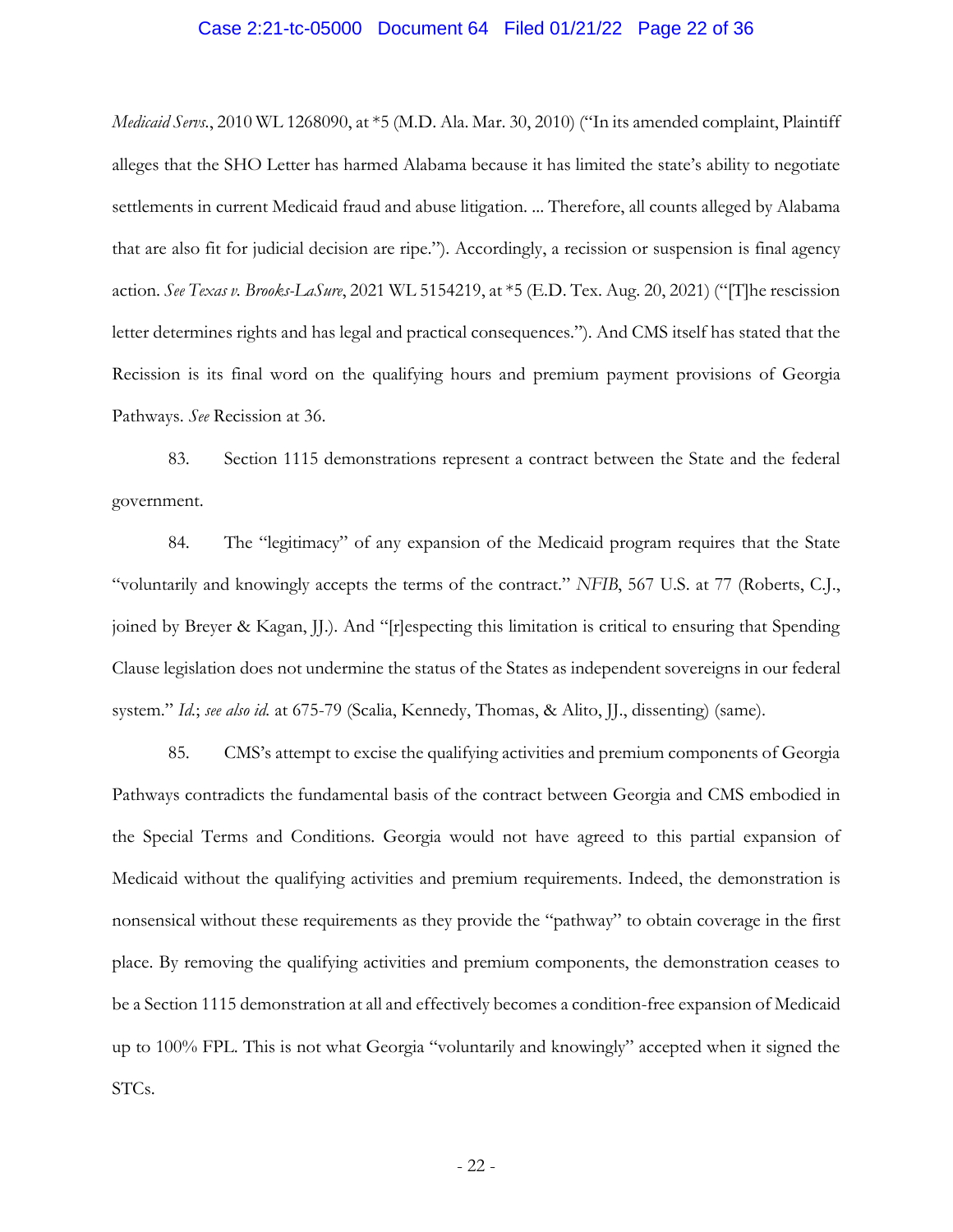# **COUNT II Contrary to Law – Ultra Vires (5 U.S.C. §706)**

86. Georgia repeats and incorporates by reference each of the Complaint allegations stated above.

87. CMS has only the powers conferred on it by *statute*. *La. Pub. Serv. Comm'n v. F.C.C.*, 476 U.S. 355, 374 (1986) ("[A]n agency literally has no power to act, let alone pre-empt the validly enacted legislation of a sovereign State, unless and until Congress confers power upon it."). And CMS cannot expand those powers by *regulation*. *See, e.g.*, *id.* ("An agency may not confer power upon itself."); *see also Civil Aeronautics Bd. v. Delta Airlines, Inc.*, 367 U.S. 316, 334 (1961). This rule applies with special force when an agency seeks to disrupt the balance between federal and State power. *See, e.g.*, *La. Pub. Serv. Comm'n*, 476 U.S. at 368-70.

88. Section 1115 authorizes CMS to "waive compliance with" Medicaid requirements, 42 U.S.C. §1315(a)(1), to promulgate regulations relating to demonstration projects, *id.* §1315(d)(1), (2), and to approve or disapprove extensions of demonstration projects, *id.* §1315(f).

89. Section 1115 provides CMS with no authority whatsoever to rescind, withdraw, or reconsider an approved demonstration. Indeed, by giving CMS a single approve-or-deny decision regarding a demonstration, Section 1115 expressly requires finality. Because Section 1115 expressly authorizes approval or disapproval of a demonstration, but not the power to rescind or reconsider, CMS lacks such power. As the Fifth Circuit has observed, "[o]nce the [Administrator] authorizes a demonstration project, no take-backs." *Forrest Gen. Hosp.*, 926 F.3d at 233. This makes perfect sense a demonstration project is typically a massive and expensive undertaking, and it would be profoundly inequitable to allow CMS to change the rules after a project has already been approved.

90. By its own terms, the Recission is an attempt to reconsider CMS's prior Approval of Georgia Pathways. *See, e.g.*, Recission at 4 ("CMS has reevaluated both the risks posed by the pandemic

- 23 -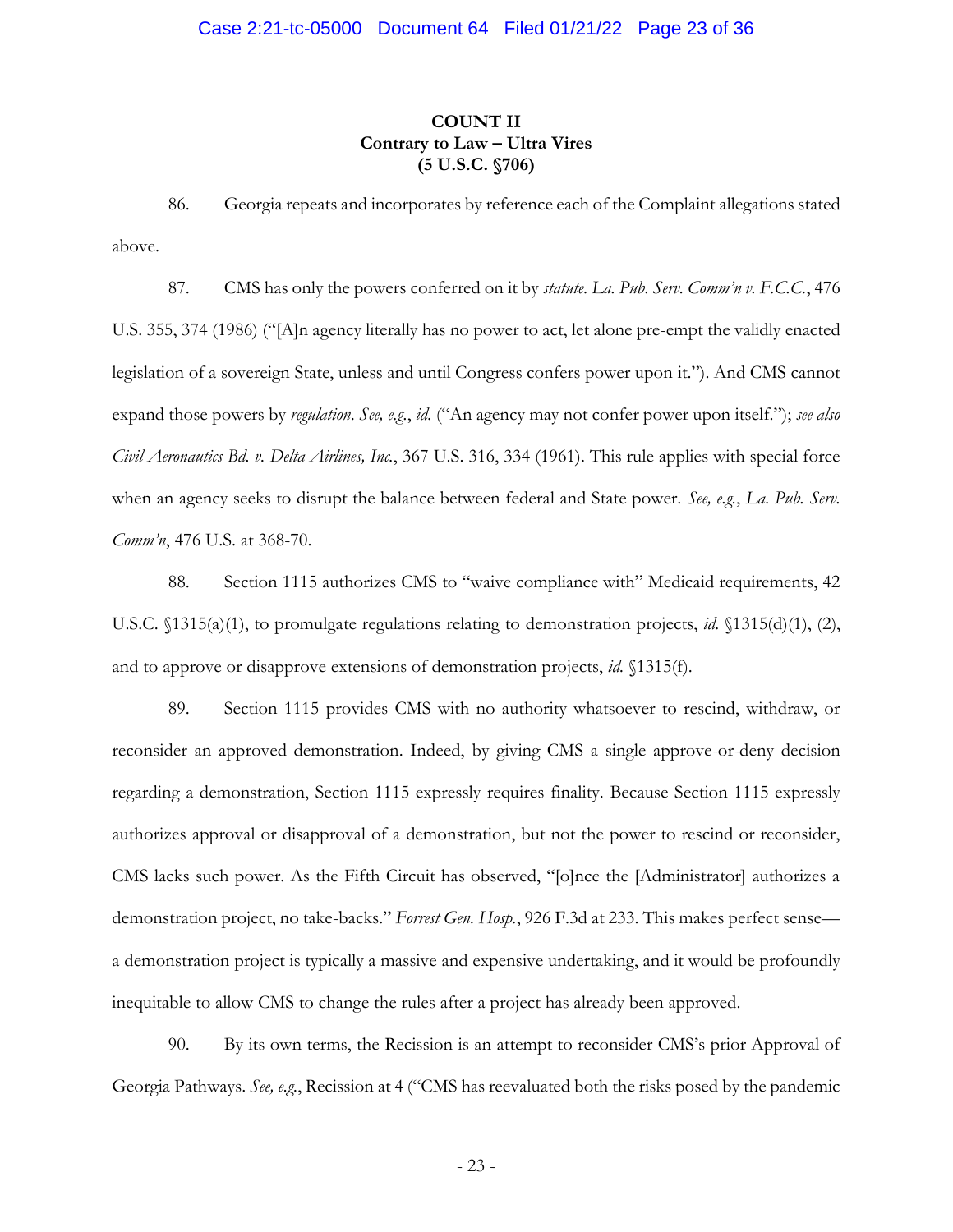# Case 2:21-tc-05000 Document 64 Filed 01/21/22 Page 24 of 36

and its aftermath and the potential benefits of continuing the work requirement. Based on this reanalysis, CMS has determined that the earlier approval overweighed the potential benefits to Georgia's Medicaid program from the work requirement while under-weighing the requirement's potential negative effects, particularly in light of the ongoing pandemic."). Because Congress conferred no such reconsideration authority and expressly precludes CMS from reopening an already approved demonstration, CMS's Recission is beyond its statutory authority and contrary to law.

91. By attempting to rescind its Approval of Georgia Pathways, CMS has acted beyond its statutory authority and in violation of Section 1115's express provisions. But even if CMS could rely upon nonstatutory inherent reconsideration authority, its Recission fails.

92. Absent statutory authorization, CMS can rely only on its "inherent authority to reconsider its decisions." *Texas*, 2021 WL 5154219, at \*8.<sup>5</sup> "Any such reconsideration must (1) be made within a reasonable time after the original decision; (2) be preceded by notice to the parties of the agency's intent to reconsider; and (3) not be arbitrary, capricious, or an abuse of discretion." *Id.* The Recission fails the first and third prong.

93. *First*, the time lapse between the original decision (October 15, 2020) and the Recission (December 23, 2021) is significantly greater than a year—well beyond the reconsideration periods generally considered reasonable. *See id.* (collecting time lapse cases). Moreover, "the time lapse here is not short and reasonable from a functionalist perspective due to the intervening, reasonable reliance on the [October 2020] final approval" that "resulted from a complex negotiation process between CMS and [Georgia] and thus reasonably led [Georgia] to immediately begin intense preparation efforts for implementing the program." *Id.*

 $\overline{a}$ 

<sup>&</sup>lt;sup>5</sup> Because Section 1115 provides no authority for reconsideration and agencies "literally ha[ve] no power to act" absent congressional authorization, *La. Pub. Serv. Comm'n*, 476 U.S. at 374, Georgia does not concede that CMS has inherent authority to reconsider its Approval. This argument is presented in the alternative.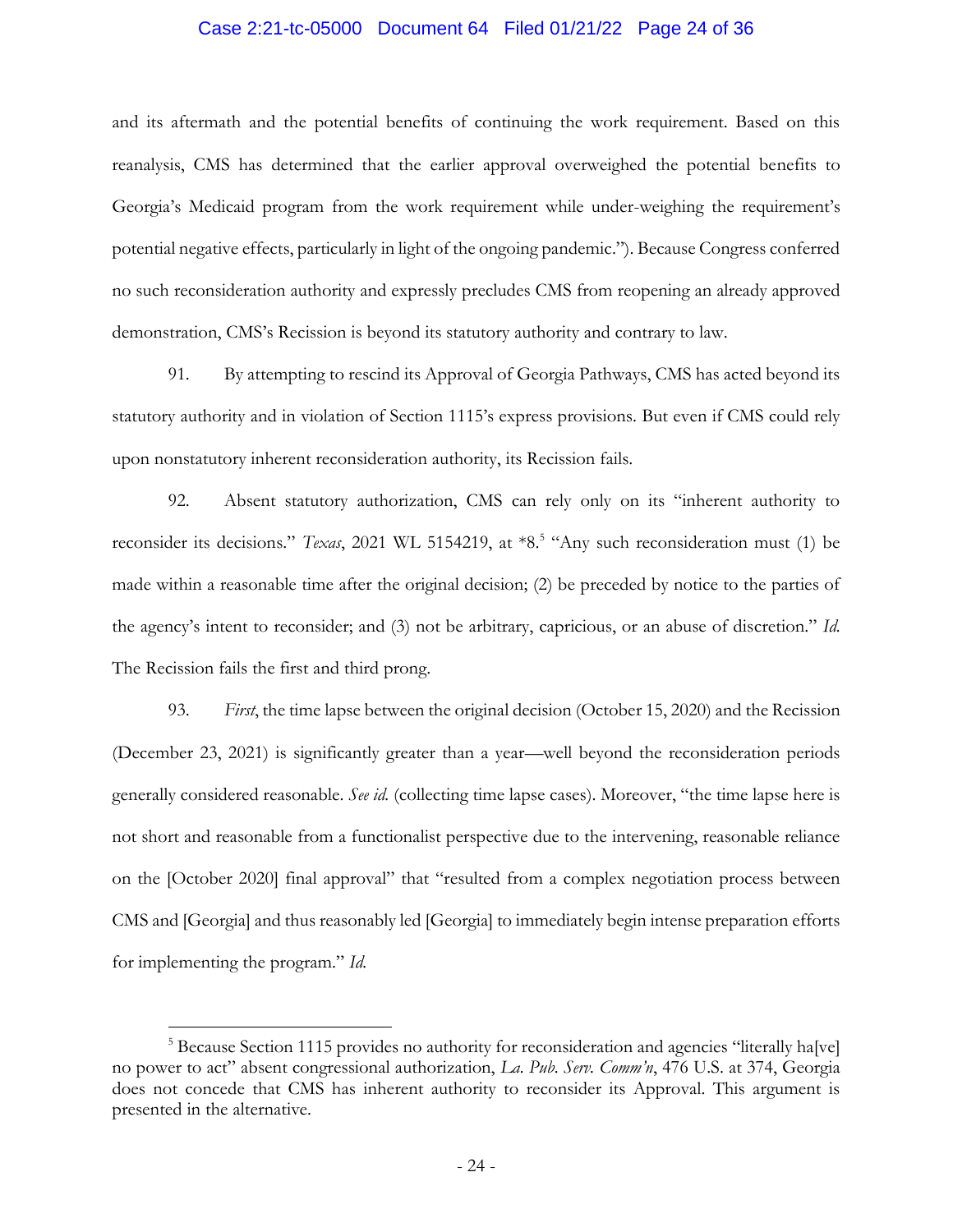# Case 2:21-tc-05000 Document 64 Filed 01/21/22 Page 25 of 36

94. *Second*, as discussed extensively below, *infra* ¶¶103-117, the Recission is arbitrary and capricious.

95. Accordingly, CMS failed to carry its heavy burden of establishing its Recission is permissible under any inherent reconsideration power it may have.

# **COUNT III Contrary to Law—Violation of Section 1115 and Social Security Act (5 U.S.C. §706)**

96. Georgia repeats and incorporates by reference each of the Complaint allegations stated above.

97. The Recission is contrary to the text and express purposes of Section 1115 and the Social Security Act.

98. Section 1115 authorizes the Secretary to approve "any experimental, pilot, or demonstration project which, in the judgment of the Secretary, is likely to assist in promoting the objectives" of Medicaid. *Id.* Congress enacted Section 1115 to ensure that Medicaid requirements do not "stand in the way of experimental projects designed to test out new ideas and ways of dealing with the problems of public welfare recipients." S. Rep. No. 87-1589, at 19 (1962), *reprinted in* 1962 U.S.C.C.A.N. 1943, 1961; *see also Crane*, 417 F. Supp. at 536.

99. In the Recission, rather than employing a no-expansion baseline, CMS measured Georgia Pathways against a theoretical world in which Georgia has fully expanded Medicaid. Moreover, CMS measured Pathways against States that have fully expanded Medicaid. Under this methodology, no demonstration that did not expand Medicaid to the full eligible expansion population would ever pass muster. By definition, any such demonstration program would provide less coverage than a full expansion baseline. The Recission thus eviscerates Section 1115, which—particularly in the wake of the ACA and the Court's holding in *NFIB v. Sebelius*—is designed to allow States to experiment with expansion to less than the full possible eligible population. Because CMS's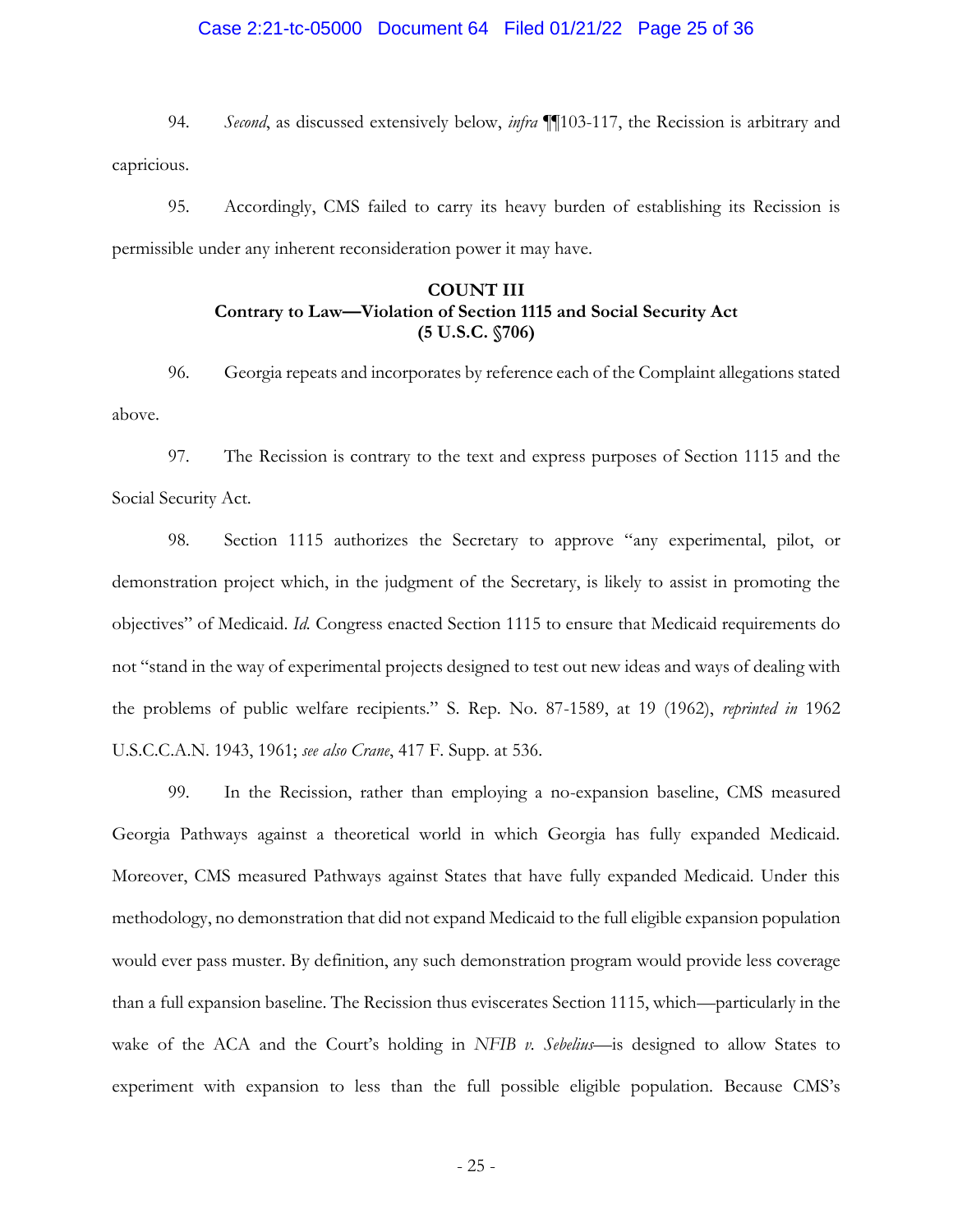### Case 2:21-tc-05000 Document 64 Filed 01/21/22 Page 26 of 36

interpretation imposes a full expansion or no expansion dichotomy, it is contrary to the text and purpose of Section 1115, which allows States to experiment with a middle ground such as the Georgia Pathways qualifying activities and premium requirements.

100. The Recission also conflicts with the text and any discernable purpose of the Social Security Act. Congress designed Medicaid to "subsidize[ ]" States in "funding ... medical services for the needy." *Alexander v. Choate*, 469 U.S. 287, 289 n.1 (1985). And the Medicaid program is designed "[t]o enable states to 'furnish ... medical assistance'—i.e., healthcare services—to certain vulnerable populations and to furnish those populations with rehabilitation and other services to help them 'attain or retain capability for independence or self-care.'" 42 U.S.C. §1396.

101. Additionally, Congress has specifically addressed COVID-19's effect on the healthcare market by enacting numerous laws expanding the availability of healthcare to Americans and mitigating the financial instability deriving from the pandemic. *See* American Rescue Plan Act of 2021, Pub. L. No. 117-2, §§9811-19, 135 Stat. 4, 208-19; Coronavirus Aid, Relief, and Economic Security Act, Pub. L. No. 116-136, §§ 3801-32, 134 Stat. 281, 427-34 (2020); Families First Coronavirus Response Act, Pub. L. No. 116-127, §§6008-09, 134 Stat. 178, 208-10 (2020) ("FFCPA"); *see also*  Accord Paycheck Protection Program and Health Care Enhancement Act, Pub L. 116-139, tit. I (Apr. 24, 2020) (providing financial assistance to "eligible health care providers" including "Medicaid enrolled suppliers and providers"); Coronavirus Preparedness and Response Supplemental Appropriations Act of 2020, Pub. L. 116-123 (Mar. 6, 2020) (permitting Secretary to waive certain Medicare requirements in order to expand access to telemedicine). These laws buttress CMS's limited discretion here—when Congress legislates repeatedly on a subject, it prohibits administrative agencies from acting contrary to that legislation, even if it does not amend an agency's organic statute. *FDA v. Brown & Williamson Tobacco Corp.*, 529 U.S. 120, 133, 157-59 (2000). In light of Congress's repeated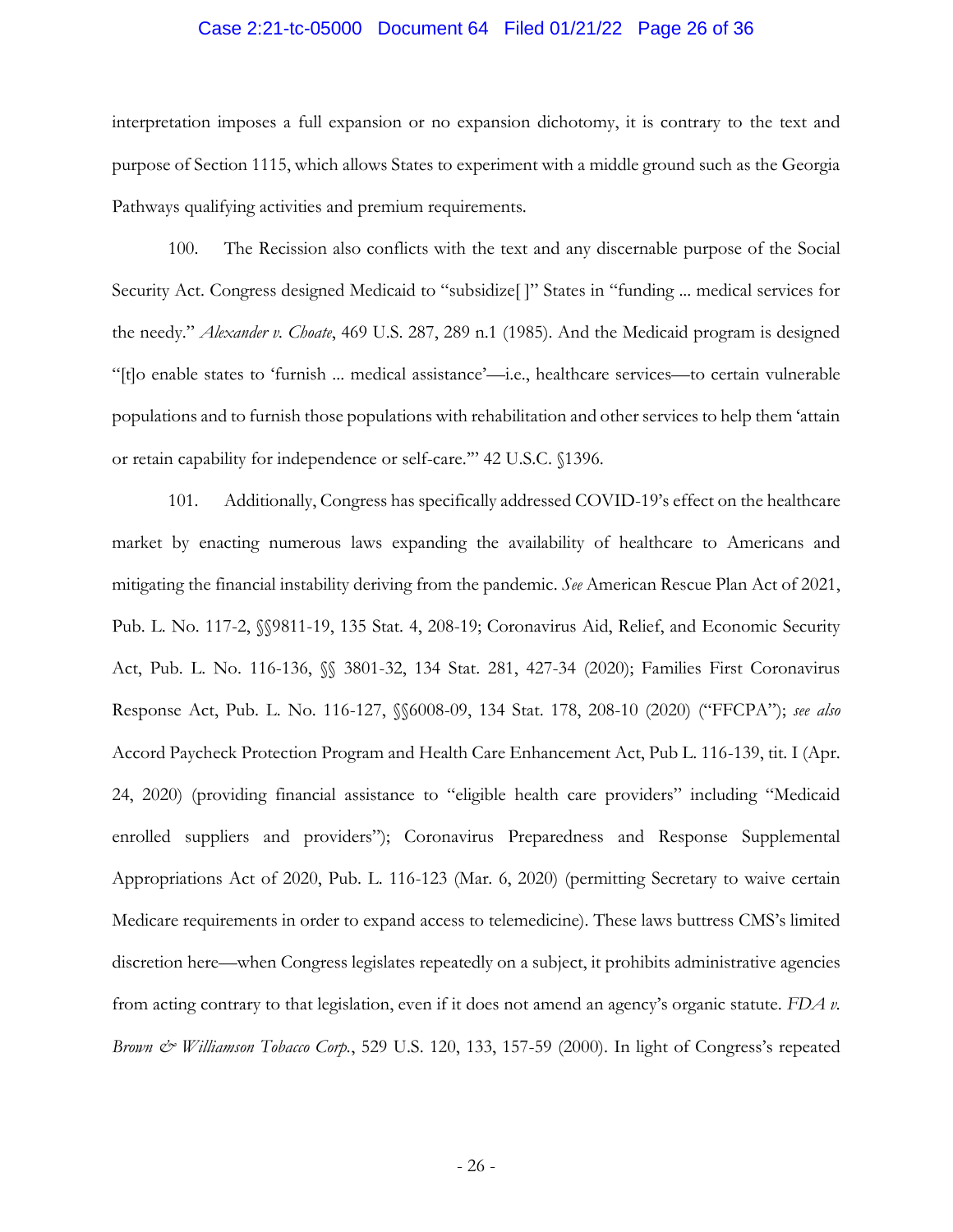# Case 2:21-tc-05000 Document 64 Filed 01/21/22 Page 27 of 36

emphasis on mitigating the harms of the pandemic, CMS's Recission, which will deprive currently ineligible Georgians of the opportunity to obtain Medicaid coverage, is unlawful.

102. The bottom line is that, far from promoting the purposes of the Medicaid statutes, the Recission will ultimately result in *less* coverage. Tens of thousands of Georgians who would be eligible under Georgia Pathways will not be eligible for Medicaid due to the Recission. As discussed above, Georgia does not have the resources in its budget to implement full expansion without the qualifying hours requirements. Accordingly, the Recission will directly result in fewer Georgians receiving medical assistance under Medicaid. Moreover, the Recission undermines Georgia's efforts through the qualifying activities and premium requirements to help its citizens "attain' and "retain capability for independence [and] self-care." 42 U.S.C. §1396. Accordingly, the Recission is contrary to the text and purpose of the Social Security Act.

# **COUNT IV Arbitrary and Capricious (5 U.S.C. §706)**

103. Georgia repeats and incorporates by reference each of the Complaint allegations stated above.

104. The Recission is arbitrary and capricious for several reasons. Each is an independently sufficient ground to vacate the Recission.

105. *First*, the Recission will ultimately result in less Medicaid coverage for Georgians. In the absence of the qualifying hours and premium requirements, Georgia is unable and unwilling to implement the expansion contained in Pathways. That means that tens of thousands of Georgians would be deprived of health insurance due to the Recission. The Recission never even considers this obvious and predictable result of revoking the key components of Pathways. Because the Recission results in less Medicaid coverage in Georgia and deprives tens of thousands of individuals of potential coverage, it is arbitrary and capricious.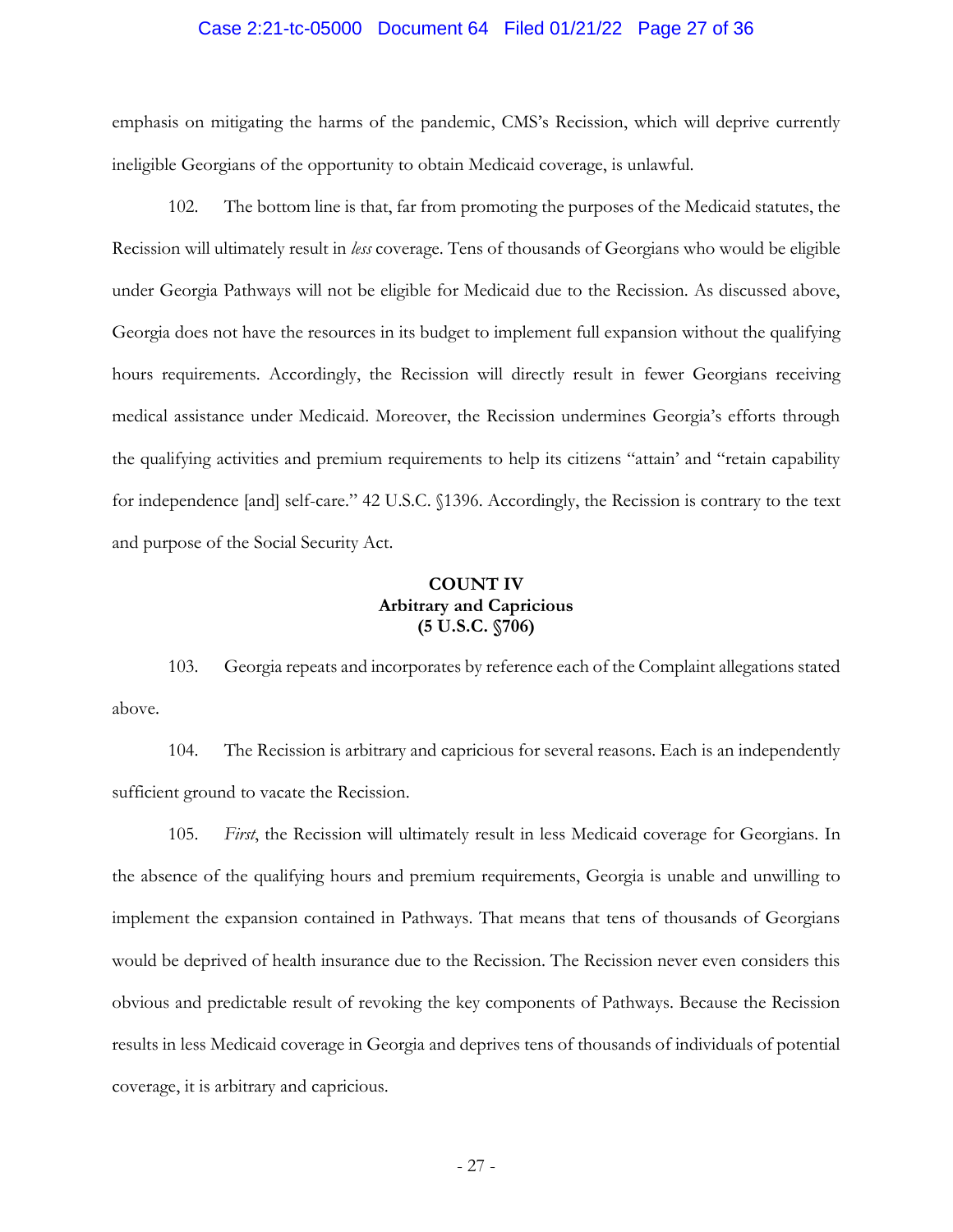# Case 2:21-tc-05000 Document 64 Filed 01/21/22 Page 28 of 36

106. *Second*, the Recission is arbitrary because it renders the demonstration nonsensical and un-administrable. The revocation of the qualifying activities component makes it impossible to effectuate the expansion because the qualifying activities are the core of the waiver—it is the "pathway" to coverage. Implementing Pathways absent qualifying hours and activities would eliminate the mechanism for enrolling individuals in Medicaid and, ultimately, defeats the purpose of the demonstration waiver. Simply put, without the qualifying hours and activities, no one currently ineligible for Medicaid would be able to enroll in Medicaid in Georgia.

107. *Third*, the Recission relies upon factors not authorized by the Social Security Act. As noted above, the Act directs the Secretary to consider whether a demonstration would expand coverage and increase self-sufficiency and whether the demonstration would be a useful experiment in testing innovative ways to provide health insurance. But the Recission elevates a myriad of nonstatutory factors. For example, CMS stated that the premium requirement conflicted with its "priority in advancing health equity." Approval at 11-12. But health equity is not a statutory factor. By elevating the nonstatutory health equity concern above the statutory concern of facilitating independence—which CMS does not contest is furthered by the premium requirement—CMS has arbitrarily ignored statutory factors to further nonstatutory policy interests.

108. *Fourth*, CMS's removal of the qualifying hours and premium requirement is an arbitrary bait-and-switch. Under *NFIB*, Georgia had *no obligation* to expand Medicaid to individuals with incomes below 133% of the poverty line. Nonetheless, Georgia worked closely with CMS and relevant stakeholders to develop an innovative program to voluntarily expand coverage to tens of thousands of otherwise-ineligible, low-income Georgians while ensuring that those individuals were taking steps to build skills, find work, complete additional education, or volunteer in their communities. Any attempt to excise the qualifying hours would arbitrarily upend the policy choices at the heart of this program. As the Supreme Court explained in *NFIB*, the "legitimacy" of any expansion of the Medicaid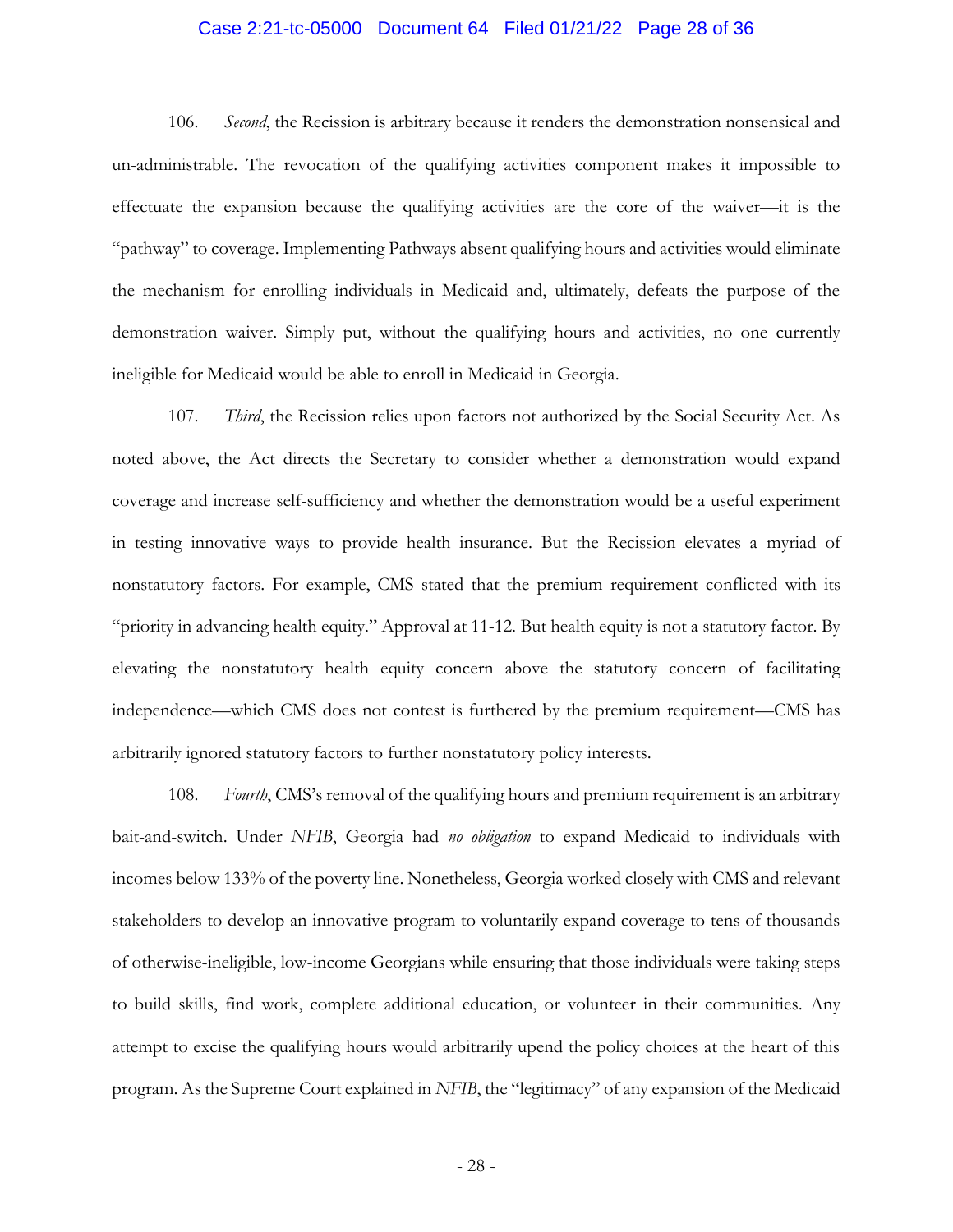### Case 2:21-tc-05000 Document 64 Filed 01/21/22 Page 29 of 36

program requires that the State "voluntarily and knowingly accepts the terms of the contract." 567 U.S. at 77 (Roberts, C.J., joined by Breyer & Kagan, JJ.). And "[r]especting this limitation is critical to ensuring that Spending Clause legislation does not undermine the status of the States as independent sovereigns in our federal system." *Id.*; *see also id.* at 675-79 (Scalia, Kennedy, Thomas, & Alito, JJ., dissenting) (same). Here, Georgia unequivocally did not "voluntarily and knowingly" agree to expand coverage absent the qualifying hours and activities and premium requirements.

109. *Fifth*, CMS's references to the COVID-19 pandemic provide no basis to excise the qualifying hours and activities. Unlike programs in some other states, Georgia's waiver is unique and the first of its kind, as it does not impose any requirements on *existing* Medicaid recipients. Rather, Georgia provides a pathway for otherwise-ineligible individuals to obtain Medicaid coverage through participation in a wide range of possible activities. Thus, as CMS previously recognized, "expanding Medicaid coverage to individuals not previously eligible will have a significant positive impact on access to health care during and after a public health emergency." Approval at 14.

110. CMS makes no attempt to explain in its latest letter how *expanding* coverage in a pandemic would fail to "promote the objectives of the Medicaid program." Moreover, the COVID-19 pandemic was ongoing when CMS approved Georgia Pathways in October 2020. CMS raised specific concerns about the pandemic's impact on potential participants throughout the waiver negotiations, and Georgia specifically addressed those concerns to CMS's satisfaction in the STCs. CMS fails to explain why it has suddenly changed its position about the adequacy of these measures.

111. If anything, the COVID-19 pandemic makes the qualifying hours and activities more important, not less. In approving the Georgia Pathways program, CMS highlighted that "recent research during the COVID-19 pandemic indicates that factors such as a lack of economic participation, social isolation, and other economic stressors have negative impacts on mental and physical health" Approval at 1 n.1. Therefore, "incentives and requirements that increase such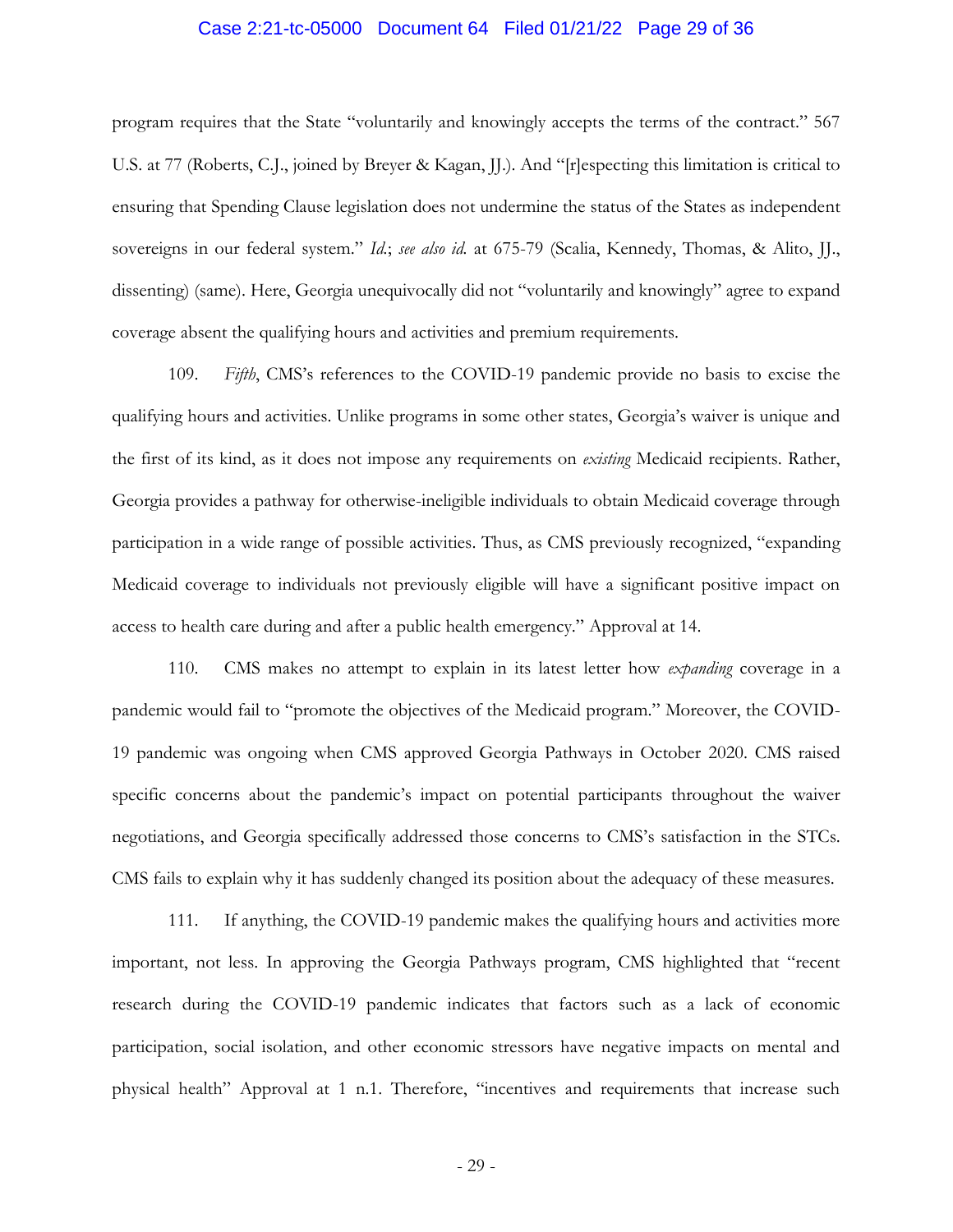# Case 2:21-tc-05000 Document 64 Filed 01/21/22 Page 30 of 36

participation may have a positive effect on beneficiary health and economic mobility." *Id.* Even for individuals facing economic disruption or job losses, the qualifying hours and activities contains significant flexibility for participants to choose activities that will help them learn new skills and move toward independence and self-sufficiency. See STC ¶33 (documenting seven different categories of qualifying activities). Of course, new participants can qualify through public or private employment, including self-employment and employment as an independent contractor. They can also qualify for Medicaid coverage with a variety of other pursuits. On-the-job training counts. So does participation in job readiness activities related to the preparation for employment, including GED programs, rehabilitation activities, or vocational educational training. Enrollment in an institution of higher education qualifies as well. Participants can also volunteer with "public or non-profit organizations participating in projects that serve the community." Additionally, a participant does not even need to do any of these activities full time. Georgia Pathways requires only eighty hours per month. See STC ¶32.

112. The program also contains a "good cause" exception for individuals already enrolled in Georgia Pathways who subsequently become unable to meet their qualifying hours due to injury or illness, including illness of a family member; the birth or adoption of a child; a family emergency, such as domestic violence; the loss of housing; and several other reasons. *See* STC ¶36. Moreover, the "good cause" exception expressly covers Georgia Pathways participants who are quarantining due to COVID-19 exposure or unable to meet the qualifying hours and activities due to a public health emergency. *See* STC ¶36(h). This robust "good cause" exception directly refutes the suggestion in CMS's February 12, 2021 letter that COVID-19 has made it "infeasible" to implement the qualifying hours and activities. The program's current terms—adopted in close coordination with CMS officials—contain more than ample flexibility for individuals affected by the pandemic.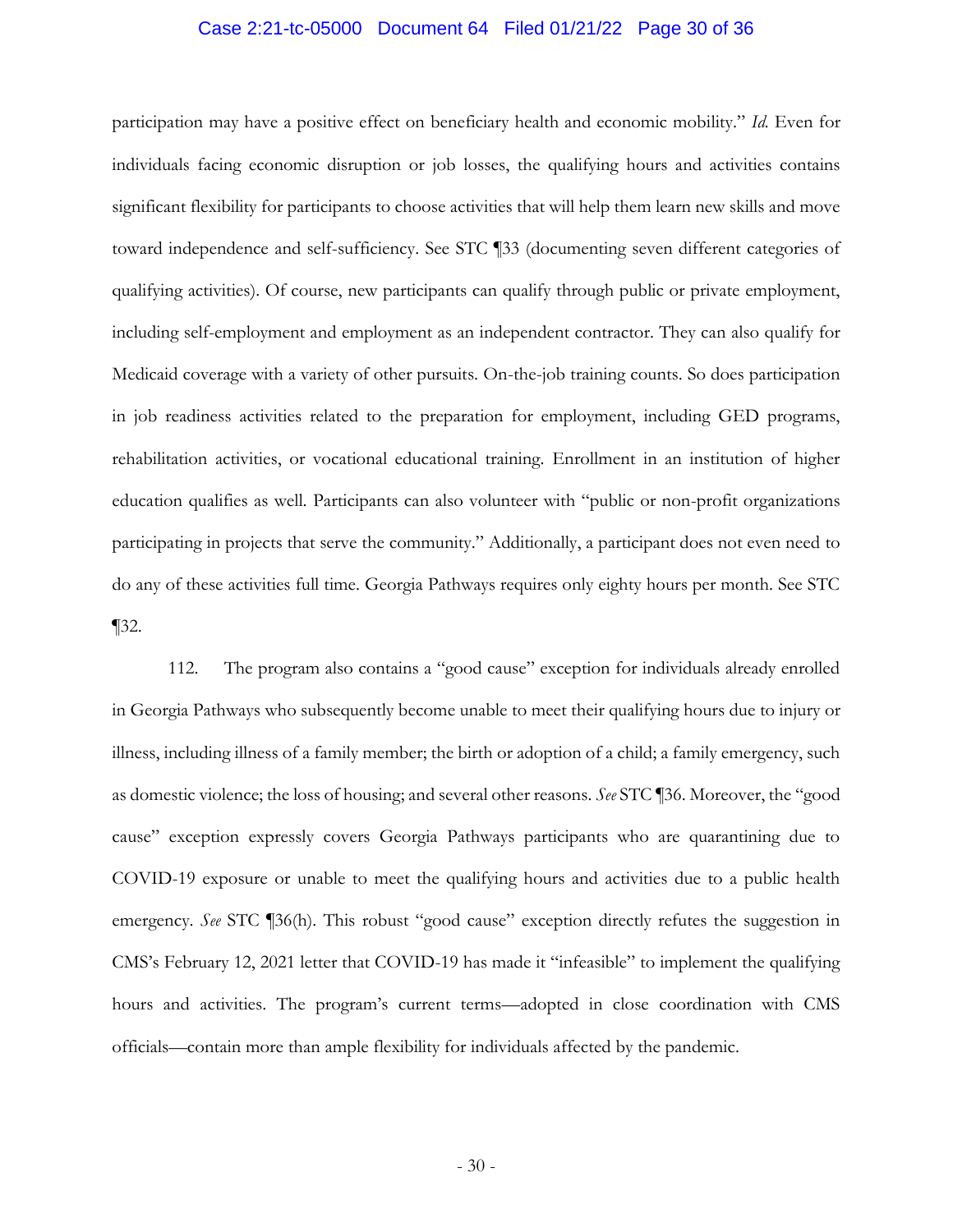### Case 2:21-tc-05000 Document 64 Filed 01/21/22 Page 31 of 36

113. *Sixth*, CMS ignored the specific factual finding in the Approval and the State's massive reliance interests. Because the Recission "rests upon factual findings that contradict those which underlay its prior policy," and destroys the State's reliance interests in implementing the approved program, CMS was required to provide a "more detailed justification" than the initial finding. *F.C.C. v. Fox Television Stations, Inc.*, 556 U.S. 502, 515 (2009). But CMS does not engage with its prior findings of fact at all. Indeed, CMS identifies no intervening change in the relevant facts that could justify so extreme a change in position. Its sole reliance is on COVID-19. But the pandemic was at its height when the demonstration project was approved. The proliferation of vaccines and a general decline in deaths and serious complications seriously undermines any COVID-19 rationale. Moreover, it is flagrantly arbitrary to state that *expanding* healthcare coverage would be harmful in the midst of a pandemic. And, as noted, there is significant flexibility in meeting the qualifying hours requirements and a number of exceptions for individuals who cannot meet the requirement due to extenuating circumstances. Given these facts, there is a "significant mismatch" between the rationale CMS would likely rely upon and the administrative record. *Dep't of Com. v. New York*, 139 S. Ct. 2551, 2575 (2019).

114. *Seventh*, CMS used the wrong baseline in evaluating Pathways. Because Pathways applied only to an entirely new population, the appropriate point of comparison to determine if it further the objectives of Medicaid was a world without Pathways (i.e., no expansion at all)—not a hypothetical world in which Georgia had enacted a condition-free expansion. This error infects each of CMS's findings. Georgia Pathways obviously expands coverage—that is its very purpose. It was only by drawing a false comparison with a world that does not exist—full expansion in Georgia—that CMS determined that Pathways would somehow contract coverage.

115. *Eighth*, CMS draws a false equivalence between Georgia Pathways and State demonstrations that attempted to impose work requirements on existing Medicaid beneficiaries. Unlike demonstrations in the States cited by CMS, Georgia's waiver is unique and the first of its kind,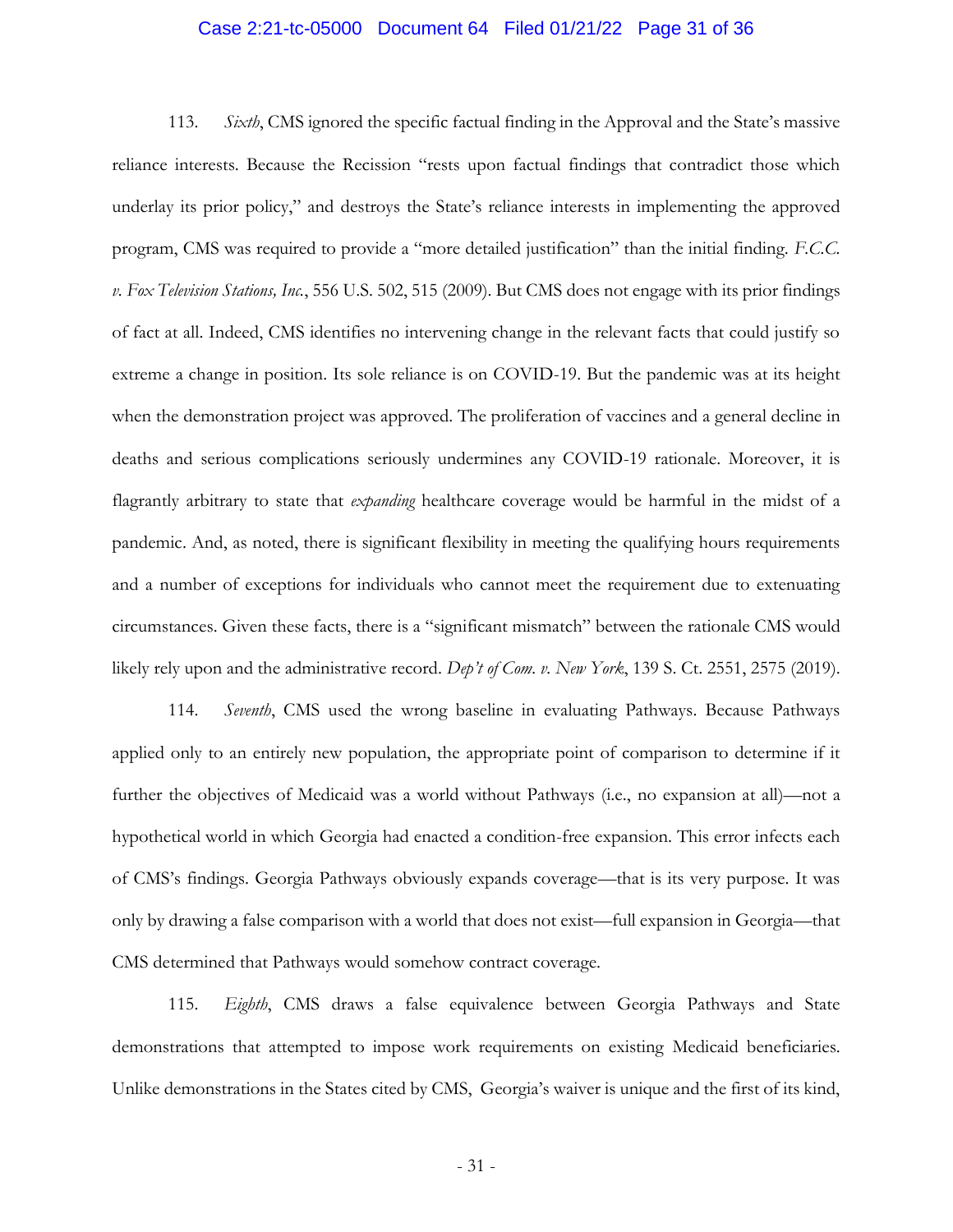# Case 2:21-tc-05000 Document 64 Filed 01/21/22 Page 32 of 36

as it does not impose any requirements on existing Medicaid recipients. Rather, Georgia provides a pathway for individuals to newly obtain Medicaid coverage through participation in a wide range of possible activities. CMS arbitrarily ignores the fundamental difference between Pathways and the other demonstrations.

116. *Ninth*, the Recission fails to once mention the significant resources Georgia expended and actions it took in reliance upon the Approval. Georgia's reliance interests are significant. The State has reasonably relied upon CMS's final approval to make substantial investments of time, money, and manpower in preparation to implement Georgia Pathways—all of which will be unrecoverable if the Recission is allowed to stand. Far from meeting its duty to thoroughly consider and explain why these reliance interests should be brushed aside, CMS just ignored them. *See Texas*, 2021 WL 5154219, at \*8 ("In short, given the complex nature of a Medicaid plan, the State's and third parties' reliance on the January final approval was immediate, extensive, and reasonably so."). Moreover, CMS failed to demonstrate that it explored alternatives to revocation or suspension that could balance its concerns with Georgia's legitimate reliance interests. *See id.* at \*11. Ignoring such reliance interests is a hallmark of arbitrary agency action.

117. *Finally*, the Recission is arbitrary and capricious because its discussion of the Social Security Act serves as mere pretext for achieving the Administration's policy goal of full, unconditional Medicaid expansion. As described above, there is a "significant mismatch" between CMS's stated reason for rescinding the Approval—expanding Medicaid coverage—and the record, which demonstrates beyond a shadow of a doubt that it was the Approval that would expand coverage and the Recission that contracts coverage. Courts "cannot ignore the disconnect between the decision made and the explanation given." *New York*, 139 S. Ct. at 2575. Accepting CMS's flagrantly "contrived reasons would defeat the purpose" of judicial review. *Id.*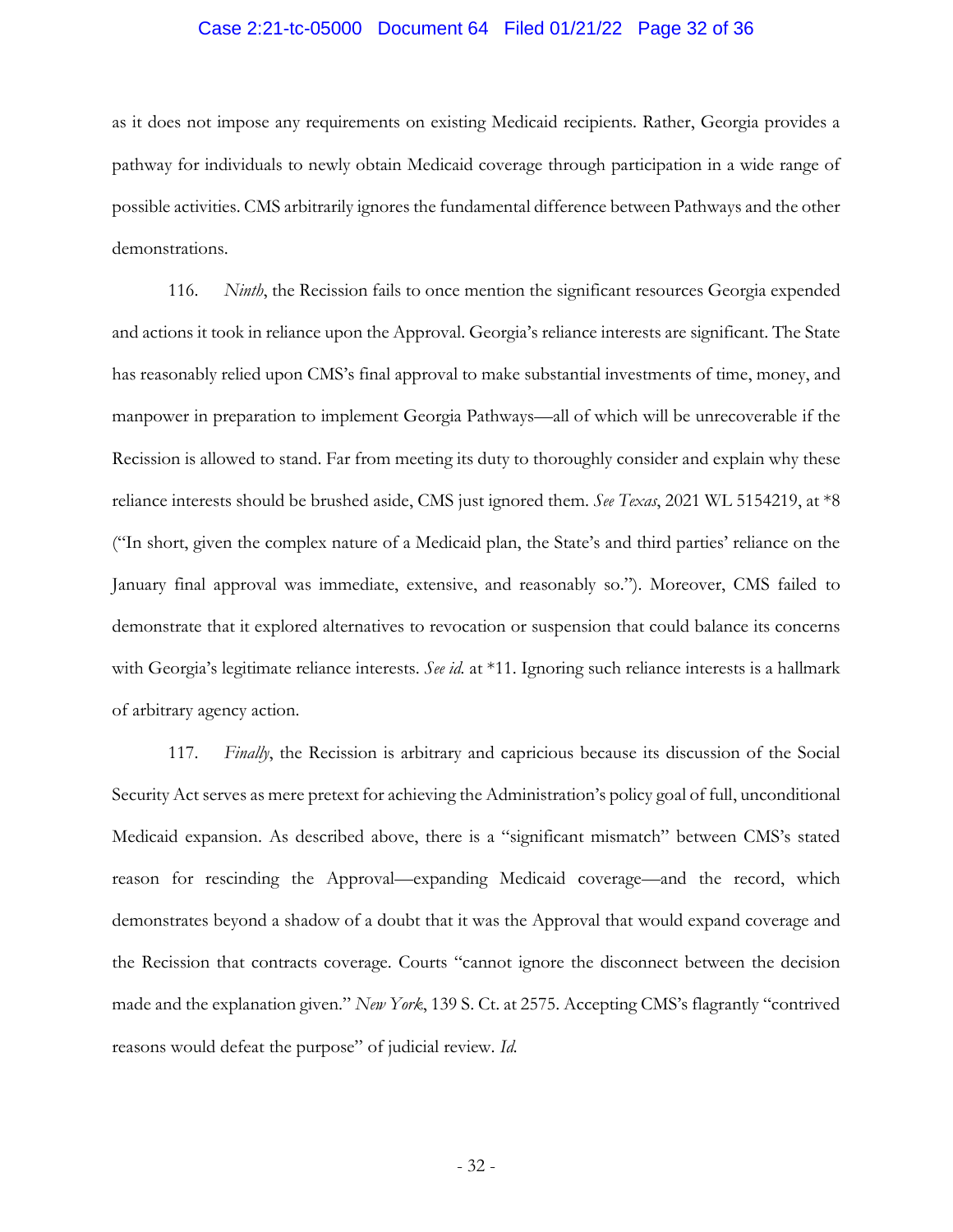# **COUNT V Violation of Notice and Comment Obligation (5 U.S.C. §706)**

118. Georgia repeats and incorporates by reference each of the Complaint allegations stated above.

119. Agencies must use the same process to rescind an action as it employed to enact it in the first place. *See, e.g.*, *Clean Water Action v. United States Envtl. Prot. Agency*, 936 F.3d 308, 312 (5th Cir. 2019) (an agency must "follow the same process to revise a rule as it used to promulgate it") (citing *Perez v. Mortg. Bankers Ass'n*, 575 U.S. 92, 100 (2015)); *see also Motor Vehicle Mfr's Ass'n of U.S., Inc. v. State Farm Mutual Auto. Ins. Co.*, 463 U.S. 29, 41, 46-47 (1983). Indeed, where—as here, *see supra* significant reliance interests are implicated, notice and comment is required even where an initial action was not taken with notice-and-comment procedures. *Dep't of Homeland Sec. v. Regents of the Univ. of Cal.*, 140 S. Ct. 1891, 1913-14 (2020).

120. CMS's approval of Georgia Pathways came after two full public comment periods. The Recission received no public comment whatsoever. The failure to provide public notice and comment is even more harmful for a Recission than Approval because both Georgia and private entities have already expended considerable time and resources in reliance on the Approval. Although Georgia was given a chance to respond to the preliminary recission determination, private parties were not. Accordingly, the Recission was taken without the process required by law. *See* 5 U.S.C. §706(2)(D).

# **COUNT VI Violation of the Agreement of January 4, 2021 (5 U.S.C. §706)**

121. Georgia repeats and incorporates by reference each of the Complaint allegations stated above.

122. In a letter dated January 4, 2021, CMS reaffirmed its commitment to Georgia Pathways. That letter noted that programs like Georgia Pathways "have proven to be a cornerstone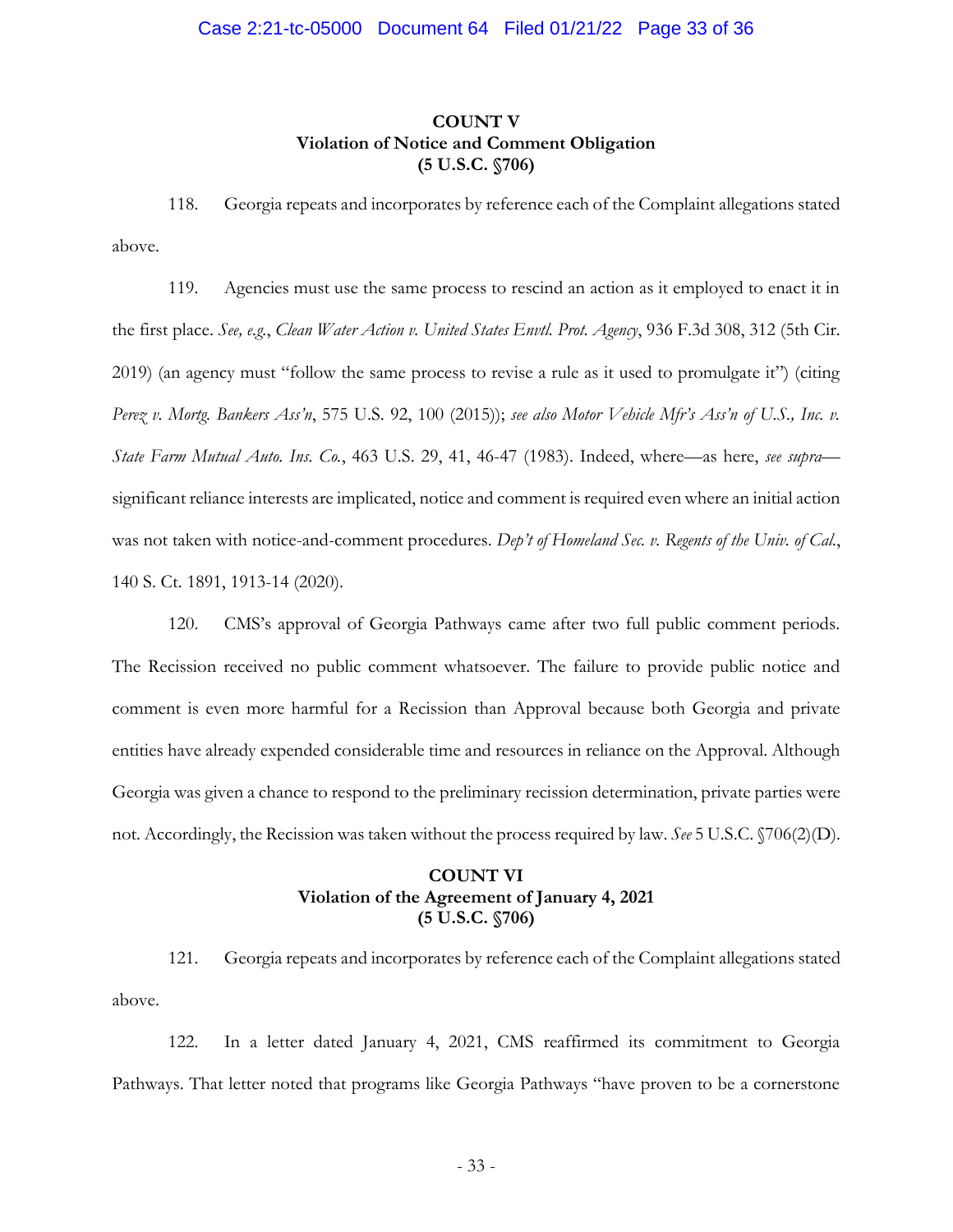### Case 2:21-tc-05000 Document 64 Filed 01/21/22 Page 34 of 36

of state innovation from which new best practices can emerge and next generation program design be fostered." CMS Ltr. 1 (Jan. 4, 2021). And the letter further affirmed that "[b]y their nature, section 1115 demonstrations represent a contract between state and federal government." *Id.* For that reason, the letter outlined the terms and conditions through which CMS could withdraw approval of the Georgia Pathways waiver. Among other provisions, those terms outlined that "CMS shall make the effective date for its determination no sooner than 9 months after the date on which CMS transmits its determination." *Id.* at 2. Georgia agreed to CMS's terms shortly thereafter.

123. Because agreements between States and CMS in the Section 1115 context are contractual in nature, CMS lacked unilateral authority to rescind the January 4 Agreement. CMS's proffered reason for that attempt is no different than its proffered reason for eliminating the qualifying activities requirement: "The current COVID-19 pandemic and economic environment … necessitate that CMS maintain the regulatory flexibility to respond appropriately to the current or changed circumstances … ." Yet, CMS did not identify any "changed circumstances" in the thirty-two days between January 4 to February 12, nor could it for the reasons discussed above.

124. Because the January 4 Agreement is still in force, CMS's Recission is unlawful because it explicitly failed to follow the processes set out in the Agreement.

## **COUNT VII Estoppel**

125. Georgia repeats and incorporates by reference each of the Complaint allegations stated above.

126. CMS is estopped from rescinding its approval of Georgia Pathways.

127. Although a "private litigant who would estop the government bears a very heavy burden," *Ingalls Shipbuilding, Inc. v. Dir., Office of Workers' Comp. Programs*, 976 F.2d 934, 937 (5th Cir. 1992), where a party gives up valuable rights based on the conduct of a government official, courts will estop the government from denying those actions "to prevent manifest injustice," *Walsonavich v.*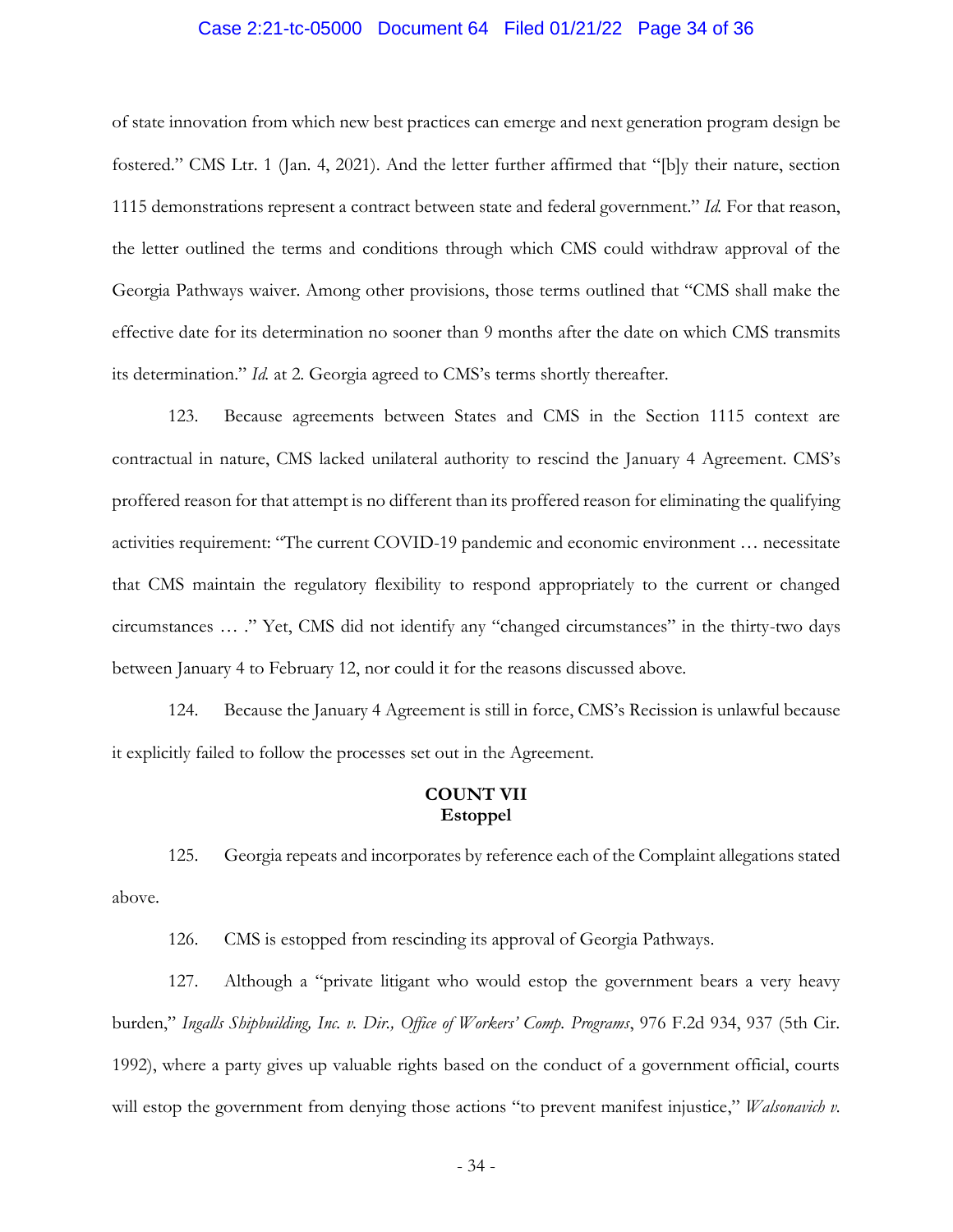# Case 2:21-tc-05000 Document 64 Filed 01/21/22 Page 35 of 36

*United States*, 335 F.2d 96, 101 (3d Cir. 1964) (finding estoppel when a "taxpayer was lulled into a sense of security" by a written agreement with the Commissioner of Internal Revenue); *id.* ("[T]here are circumstances where the Government should be required by our law to stand behind written agreements of a high public official like the Commissioner.") (citing *Routzahn v. Brown*, 95 F.2d 766, 771 (6th Cir. 1938); *Schuster v. Commissioner*, 413 F.2d 311, 317 (9th Cir. 1962)). Because CMS induced Georgia's reliance on contractual promises, it should now be estopped from rescinding critical provisions at the core of this contractual agreement. At the very least, because CMS induced Georgia to agree to a specific withdrawal process, it should be bound to follow that process.

## **COUNT VIII The Recission Violates the Spending Clause (U.S. Const. art. I, §8, cl. 1)**

128. Georgia repeats and incorporates by reference each of the Complaint allegations stated above.

129. The Spending Clause requires that States "voluntarily and knowingly accepts the terms of the contract." *NFIB*, 567 U.S. at 77.

130. When it signed the STCs Georgia had no reason to believe that this demonstration would morph into unconditional Medicaid expansion.

131. Moreover, CMS is attempting to coerce Georgia into expanding Medicaid. If Georgia fails to do so, it will have expended significant resources, in reasonable reliance on the Approval, for naught.

132. CMS's bait and switch to achieve unconditional Medicaid expansion in Georgia thus violates the Spending Clause.

**WHEREFORE**, Georgia asks this Court to enter judgment in its favor and to provide the following relief:

a. Hold unlawful and set aside the Recission;